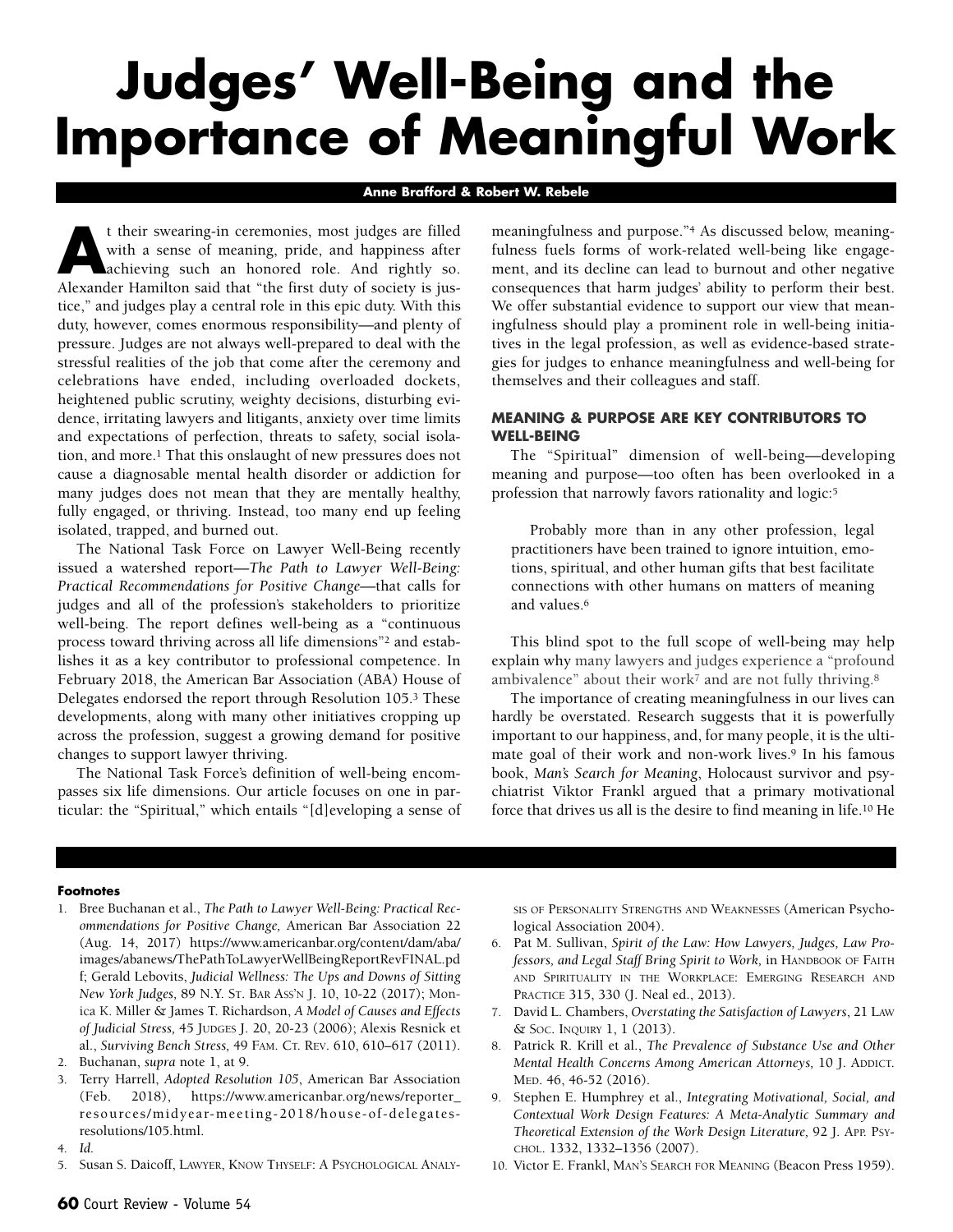developed a whole theory of psychotherapy (called "logotherapy") based on that belief.

The concept of meaning and purpose also appears as a factor in well-established definitions of well-being in the social sciences. For example, Dr. Carol Ryff's popular concept of "psychological well-being" includes having purpose in life, defined to include a sense of meaning, direction, and objectives for living.11 Positive psychology co-founder Dr. Martin Seligman defines well-being to include meaning, which he says entails a sense of "belonging to and of serving something that you believe is bigger than the self."12

Much research supports these views that meaning is a key ingredient of well-being. It shows that meaning has a big impact on both psychological wellness and physical health, including the following:13

- Better emotion regulation
- Reduced risk of anxiety, depression, and suicidal thinking
- Reduced substance abuse
- Reduced risk of heart attack and stroke
- Healthy sleep
- Slower cognitive decline in Alzheimer's patients
- Lower overall mortality for older adults

It is through meaningful *work* that many of us seek to build a meaningful *life*. "Work" is among the most common responses to surveys asking what gives life meaning,<sup>14</sup> and most people identify having important and meaningful work as the single most valued feature of their employment.15 A recent review article of a large number of studies found that work can contribute to meaning in life through six pathways:

- Making people happy;
- Providing opportunities for social connections and contributing to others;
- Helping people identify goals and feel motivated;
- Helping people create a sense of coherence and structure in their lives;
- Providing financial resources that can facilitate other meaningful pursuits; and
- Interacting with religious beliefs and values in ways

that foster meaning and purpose.16

When work is meaningful, people feel motivated to fully invest themselves, as is reflected in the many positive outcomes of meaningful work: higher job performance; job and life satisfaction; cohesion with colleagues; work effort; engagement; and lower stress, anxiety, and depression, to name a few.17 Meaningfulness also serves as a source of resilience,18 as captured in the famous Nietzsche quote that, "He who has a why to live can bear almost any how."

**"He who has a why to live can bear almost any how." —Nietzsche**

## **MEANINGFUL WORK (OR ITS ABSENCE) DRIVES WORK ENGAGEMENT (OR BURNOUT)**

Most judges likely have heard of burnout and work engagement, the two sides of the work well-being continuum. But they may be less familiar with their definitions, causes and consequences. At the heart of each is the experience of meaningful work.

Work engagement is a form of workplace thriving in which people feel energetic, resilient, a sense of meaning and purpose, optimally challenged, and absorbed in their work tasks.19 High engagement contributes to, for example, better mental health, job satisfaction, helping behaviors, and performance, as well as reduced stress, burnout, and turnover.20 Multiple studies have found that the biggest driver of work engagement is the experience of meaningful work.21

On the other hand, a declining sense of meaningfulness is highly damaging—and is a primary cause and effect of

- 11. Carol D. Ryff, *Psychological Well-Being Revisited: Advances in the Science and Practice of Eudaimonia,* 83 PSYCHOTHERAPY & PSYCHO-SOMATICS 10, 10–28 (2014).
- 12. Martin E. Seligman, FLOURISH: A VISIONARY NEW UNDERSTANDING OF HAPPINESS AND WELL-BEING 12 (Free Press 2011).
- 13. Eric S. Kim et al., *Purpose in Life and Incidence of Sleep Disturbances,* 38 J. BEHAV. MED. 590, 590–597 (2015); Michael F. Steger et al., *The Meaning in Life Questionnaire: Assessing the Presence of and Search for Meaning in Life,* 53 J. COUNSELING PSYCHOL. 80, 80 –93 (2006).
- 14. Blake A. Allan et al., *Meaning in Life and Work: A Developmental Perspective*, 10 J. POSIT. PSYCHOL. 323, 323-331 (2015).
- 15. Catherine Bailey et al., *The Mismanaged Soul: Existential Labor and The Erosion of Meaningful Work,* 27 HUM. RESOUR. MANAG. REV. 416, 416–430 (2017); Adam M. Grant, *Relational Job Design and the Motivation to Make a Prosocial Difference,* 32 ACAD. MANAG. REV. 393, 393-417 (2007).
- 16. Sara J. Ward & Laura A. King, *Work and the Good Life: How Work Contributes to Meaning in Life,* 37 RESEARCH ORG. BEHAV. 59, 59-82 (2017).
- 17. Blake A. Allan, *Task Significance and Meaningful Work: A Longitu-*

*dinal Study,* 102 J. VOC. BEHAV. 174, 174-182 (2017); Kara A. Arnold et al., *Transformational Leadership and Psychological Well-Being: The Mediating Role of Meaningful Work,* 12(3) J. OCCUP. HEALTH PSYCHOL. 193, 193-203 (2007); Fernando Jaramillo et al., *Bringing Meaning to the Sales Job: The Effect of Ethical Climate and Customer Demandingness,* 66 J. BUS. RES. 2301, 2301-2307 (2013); Jing Hu & Jacob Hirsh, *The Benefits of Meaningful Work: A Meta-Analysis,* ACAD. MANAG. PROC. (2017).

- 18. Cary Cooper et al., BUILDING RESILIENCE FOR SUCCESS: A RESOURCE GUIDE FOR MANAGERS AND ORGANIZATIONS (Palgrave Macmillan 2013); Randall R. Ross & Elizabeth M. Altmaier, INTERVENTION IN OCCUPATIONAL STRESS (Sage Publications Ltd. 1994).
- 19. William B. Schaufeli, *What Is Engagement?* in EMPLOYEE ENGAGE-MENT IN THEORY AND PRACTICE (C. Truss, K. Alfes, R. Delbridge, A. Shantz, & E. Soane eds., 2013).
- 20. Catherine Bailey et al., *The Meaning, Antecedents and Outcomes of Employee Engagement: A Narrative Synthesis,* 19 INT. J. MANAG. REV. 31, 31-53 (2017).
- 21. Anne M. Brafford, POSITIVE PPROFESSIONALS: CREATING HIGH-PER-FORMING, PROFITABLE FIRMS THROUGH THE SCIENCE OF ENGAGEMENT 14 (American Bar Association 2017).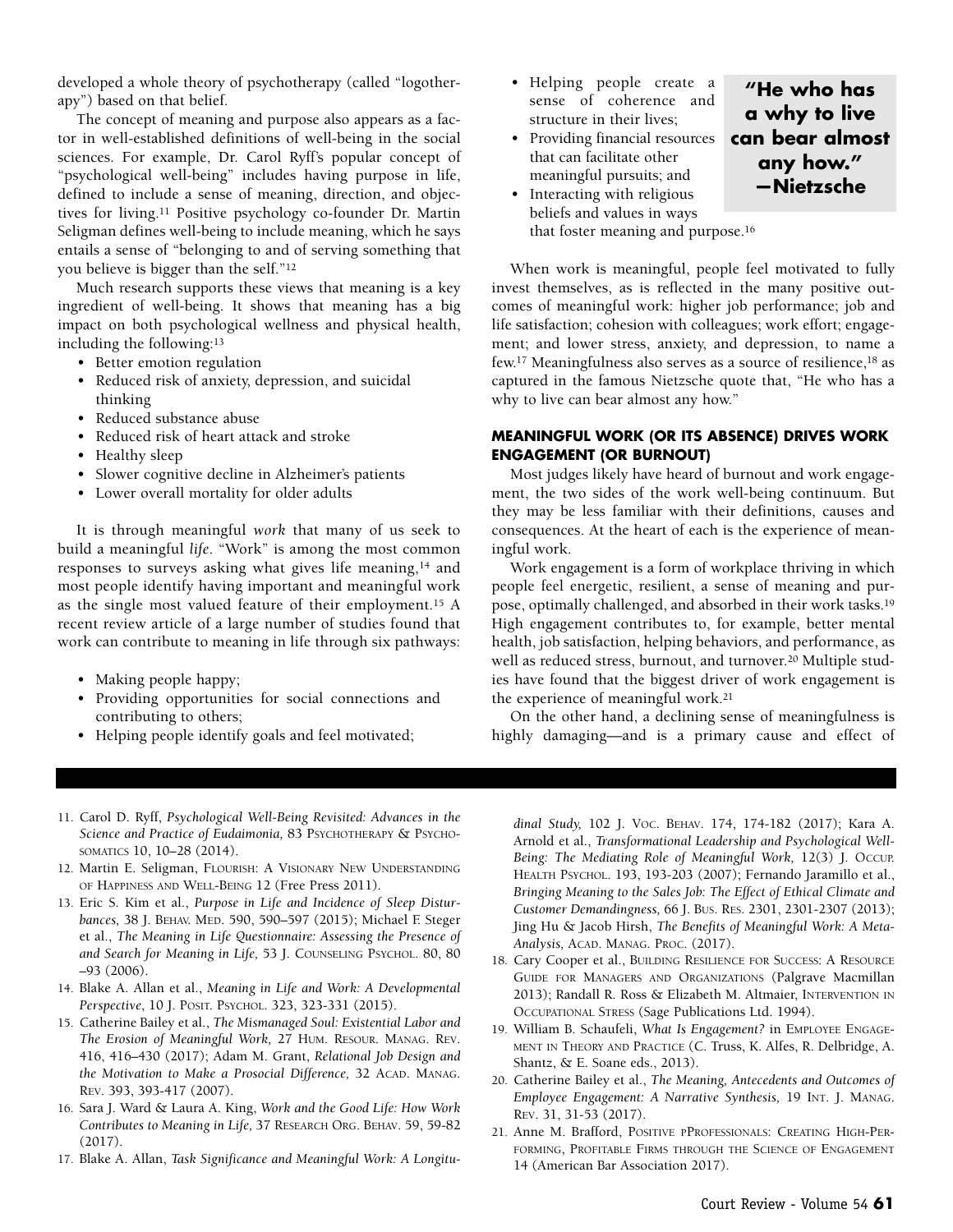## **"the root cause of burnout lies in people's need to believe that their lives are meaningful"**

burnout.22 Burnout is a debilitating response to chronic stress that can have serious psychological and physiological effects.23 People experiencing burnout feel emotionally drained, callous toward others, cynical about the value of their work, and uncertain about their abilities.

Burnout can negatively impact judges' physical and psychological health, as well as their ability to effectively function in their work.24 For example, burnout and related conditions undermine the capacity for emotion regulation, impulse control, and deliberative decision making.25 The effects increase the likelihood of angry outbursts, intolerance, irritability, and frustration.26 In the medical profession, burnout has been linked to dishonesty, ethical lapses, increased errors, and a decline in the quality of patient care,<sup>27</sup> as well as an increased risk of depression, substance abuse, and suicidal thinking.28 Although we have not found any studies that have identified the burnout rate in the legal profession, commentators repeatedly have pointed out that many aspects of judges' work make them vulnerable to burnout and related conditions.29

Burnout is not necessarily the consequence of working hard or generic workplace stress.30 Instead, one scholar has argued that "the root cause of burnout lies in people's need to believe that their lives are meaningful, that the things they do are useful and important."31 People with high initial expectations for deriving significance from their work gradually can become overwhelmed by a sense of helplessness and meaninglessness as they come to view their work as ultimately futile or not enough to live up to those early ideals.

For example, in a study of hospital nurses, total number of hours worked was not significantly related to burnout, but the nurses' sense of accomplishment was. An exemplar comment came from a nurse who described her best days as those in which she worked the hardest. Burnout creeped in only when she felt there was nothing she could do to help a patient.32 This finding comports with other evidence suggesting that professionals' goals and expectations that they had when entering their careers are related to burnout. For nurses, for example, their most important goal was to help people who were suffering. Consequently, witnessing people's pain without being able to help is the greatest cause of burnout for them. Research like this suggests that burnout results "from the appraisal that one's contribution is insignificant."33

Generally, if people are able to recover a sense of significance in their work, the problem of burnout can be resolved.34 Accordingly, having a sense that one's work is meaningful is a key factor for stimulating engagement and avoiding burnout. Judges interested in a check-up of their own burnout symptoms can start with a self-assessment created by Dr. Isiah Zimmerman—a clinical psychologist who has worked with judges—that can be found on the Missouri Bar's website.<sup>35</sup>

*Making Work Meaningful.* The above discussion of the animating forces of burnout and engagement gives a strong hint as to the definition of the vital concept of "meaningful work." It has been defined as a sense that one's work has significance, facilitates personal growth, and contributes to the greater good.36 Work has "significance" when we judge it as being worthwhile and important within our own value system.37 Judges can assess their own experience of meaningful work using the Work and Meaning Inventory created by Professor Michael Steger (a leading researcher on meaning) and available on his website.38 It asks, for example, whether you believe that your work contributes to your personal growth, makes a positive difference in the world, and provides a sense of meaning in your life.

- 22. Patrick M. Dunn et al., *Meeting the Imperative to Improve Physician Well-Being: Assessment of an Innovative Program,* 22 J. GEN. INTERN. MED. 1544, 1544-1552 (2007); Jing & Hirsh, *supra* note 17; Michael S. Krasner et al., *Association of an Educational Program in Mindful Communication with Burnout, Empathy, and Attitudes Among Primary Care Physicians,* 302 JAMA 1284, 1284-1293 (2009); Christina Maslach et al., *Job Burnout,* 52 ANNU. REV. PSYCHOL. 397, 397-422 (2001); Ayala M. Pines & Oreniya Yafe-Yanai, *Unconscious Determinants of Career Choice and Burnout: Theoretical Model of Counseling Strategy,* 38 J. EMPL. COUNSELING 170, 170-184 (2001).
- 23. Maslach et al., *supra* note 22.
- 24. Hon. Felicity Hampel, *From Stress to Resilience*, LAW INST. J. (Sept. 2015).
- 25. Jared Chamberlain & Monica K. Miller, *Stress in the Courtroom: Call for Research,* 15 PSYCH. & PSYCHOL. L. 237, 237-250 (2008); Jared Chamberlain & Monica K. Miller, *Evidence of Secondary Traumatic Stress, Safety Concerns, and Burnout Among a Homogeneous Group of Judges in a Single Jurisdiction,* 37 J. AMER. ACAD. PSYCH. L. 214, 214-224 (2009); Hempel, *supra* note 24; Carly Schrever, *Judging Stress,* 89 L. INST. J. 29, 29-32 (September 2015).
- 26. *E.g.,* Peter G. Jaffe et al., *Vicarious Trauma in Judges: The Personal Challenge of Dispensing Justice,* 54 JUV. FAM. CT. J. 1, 1-10 (2003).
- 27. Thomas L. Schwenk, *Resident Depression: The Tip of a Graduate Medical Education Iceberg,* 314 JAMA 2357, 2357-2358 (2015).
- 28. Liselotte N. Dyrbye & Tait D. Shanafelt, *Physician Burnout: A Potential Threat to Successful Health Care Reform,* 305 JAMA 2009, 2009-2010 (2009); Liselotte N. Dyrbye & Tait D. Shanafelt, *A Narrative Review of Burnout Experienced by Medical Students and Residents,* 50 MED. EDUC. 132, 132–149 (2016).
- 29. *E.g.,* Chamberlain & Miller, *supra* note 25; Jaffe et al., *supra* note 26; Miller & Richardson, *supra* note 1; Deborah W. Smith, *Secondary and Vicarious Trauma Among Judges and Court Personnel,* Trends in State Courts (Apr. 2017) [https://ncsc.contentdm.](https://ncsc.contentdm.oclc.org/digital/api/collection/hr/id/171/page/0/inline/hr_171_0) [oclc.org/digital/api/collection/hr/id/171/page/0/inline/hr\\_171\\_0.](https://ncsc.contentdm.oclc.org/digital/api/collection/hr/id/171/page/0/inline/hr_171_0)
- 30. Ayala M. Pines & Giora Keinan, *Stress and Burnout: The Significant Difference,* 39 PERSON. & INDIV. DIFF. 625, 625-635 (2005).
- 31. *Id.* at 626.
- 32. *Id.*
- 33. *Id.* at 633.
- 34. *Id.*
- 35. Isaiah M. Zimmerman, *Six-Month Checkup: Early Warning Signs of Judicial Burnout,* MO. B. BULL. (Nov. 2001) [http://www.mobar](http://www.mobartest02.org/uploadedfiles/home/molap/judicial-burnout.pdf) [test02.org/uploadedfiles/home/molap/judicial-burnout.pdf.](http://www.mobartest02.org/uploadedfiles/home/molap/judicial-burnout.pdf)
- 36. Allan et al., *supra* note 14.
- 37. Douglas R. May et al., *The Psychological Conditions of Meaningfulness, Safety and Availability and the Engagement of the Human Spirit at Work,* 77 J. OCCUP. & ORG. PSYCHOL. 11, 11-37 (2004).
- 38. http://www.michaelfsteger.com.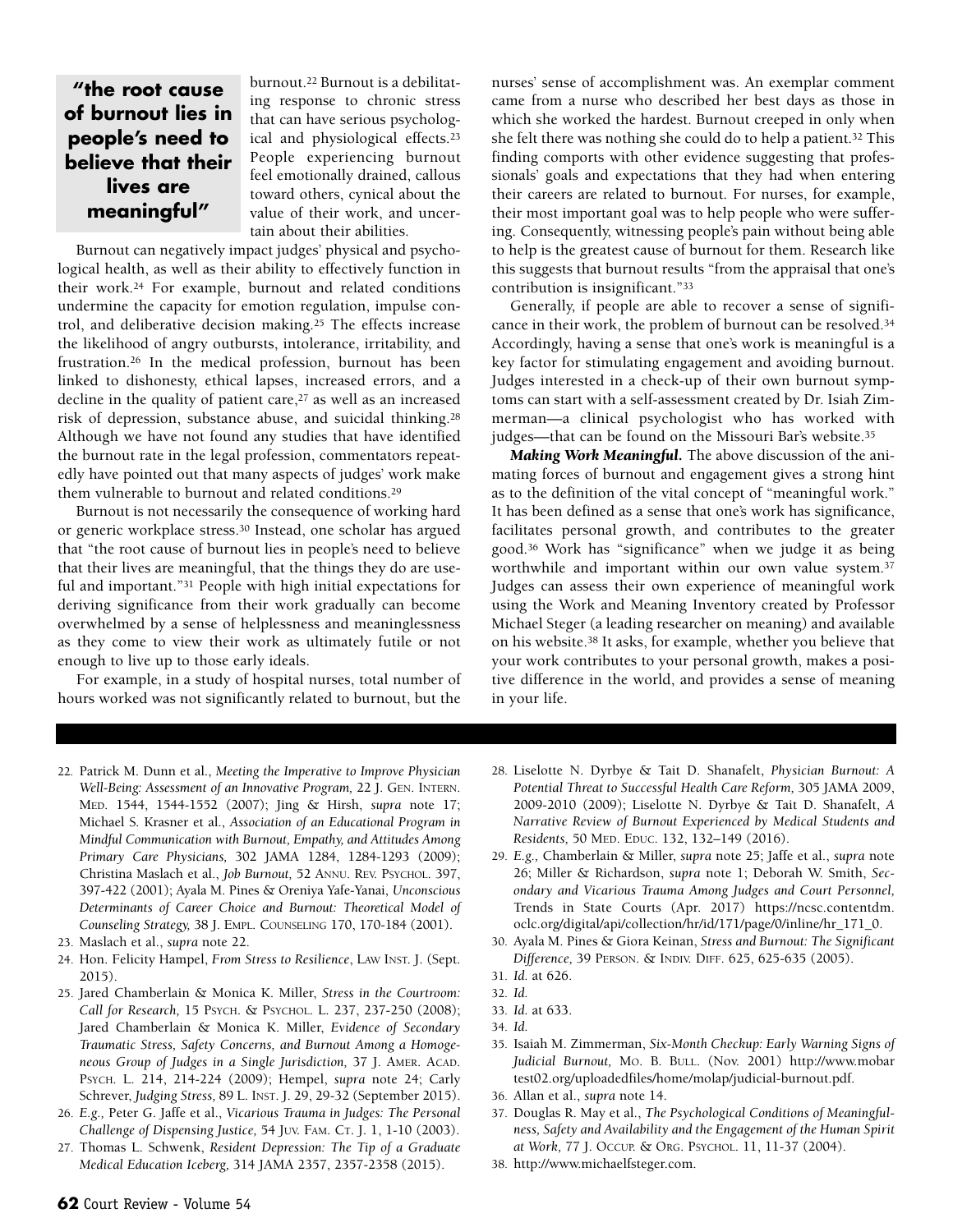Meaningfulness is created (or not) in an ongoing dynamic process.39 It is not akin to an Easter egg hunt. We are not done once we "find" the prize. Rather, every day, we have interactions and experiences that can shape our experience of meaningfulness. Additionally, cultivating meaningful work is not a solo activity—it is influenced significantly by other people and by our work environments.40 The content of the work we do, the perceived importance of our work roles to the wider world, social interactions that give us a sense of belonging and positively contributing to others, and our sense of fit within the organization and with its mission all affect our sense of meaningfulness.41 Through our own daily behaviors that are big or small, conscious or unconscious, each of us has a huge impact on ourselves, each other, and whether meaningfulness is enhanced or diminished.

That meaningfulness is malleable and dynamic is good news. It means that meaningfulness is not the result of a fixed attribute of a particular job or person. In fact, social science researchers have identified many meaning-making strategies. But there is no one-size-fits-all formula. As noted above, whether we deem our work "significant" is tied to our own values and preferences. What we find meaningful may not be meaningful for others.42 Accordingly, the best approach will be to try a variety of strategies to see what works for us and what is most effective for boosting the experience of meaningfulness for our colleagues.

*Motivation and Meaningfulness.* While particular meaningmaking strategies for each person may be individualized, there is a unifying framework that can help us to understand what makes some strategies more effective than others: This framework is called self-determination theory (SDT). SDT is a wellestablished and powerful theory of motivation. It proposes that our growth toward optimal functioning depends on fulfillment of three basic needs: autonomy (feeling that we're acting volitionally), relatedness (feeling cared about and a sense of belonging), and competence (feeling confidence in our ability to master new skills and have an impact on our environment<sup>43</sup>). A growing body of evidence suggests that there may also be a fourth need termed "beneficence," which refers to one's sense of having a positive impact in the lives of other people (sometimes referred to as "prosocial impact"44). According to SDT, optimal functioning is possible only to the extent that people's social surroundings satisfy these needs, or to the extent that people are able to individually construct sufficient inner resources to satisfy their own needs.

Need-fulfillment has many positive outcomes connected to work and life well-being, including the generation of high-qual-

ity internal motivation.<sup>45</sup> We are internally (rather than externally) motivated when we make choices because they align with our values and preferences rather than because we feel coerced or goaded by guilt. Research shows that pursuits that fulfill our SDT basic needs and are fueled by internal motivation will be experienced as the most meaningful.46 Research also reflects that needs will be most fulfilled by intrinsic aspirations—those that are desirable ends in and of themselves. These include things like personal growth, close relationships, helping make the world better, and being healthy.<sup>47</sup> On the other hand, pursuing extrinsic goals (which are instrumental or contingent on others' reactions) like financial success, fame, and an appealing image are less supportive of SDT needs. In fact, they are linked to greater depressive symptoms, anxiety, and lower-quality relationships.48

**"Meaningfulness … is not akin to an Easter egg hunt. We are not done once we 'find' the prize."**

The positive effects of SDT need-satisfaction have been found in a broad range of contexts, including the legal profession itself. For example, in a recent study of more than 6,000 practicing lawyers and judges, of all factors studied, the three SDT needs and internal motivation had the largest relationships with subjective well-being.<sup>49</sup> The SDT factors trumped law-school grades, law-school ranking, physical exercise, vacation days, and religious or spiritual practice. In other words, having one's SDT needs satisfied was far more important to current happiness than, for example, having a high income or graduating from a prestigious law school with top grades. A recent unpublished study of more than 200 practicing lawyers found similar effects— SDT needs had strong positive relationships with engagement and strong negative relationship with turnover intentions.50

- 39. Allan et al., *supra* note 14.
- 40. Brent D. Rosso et al., *On the Meaning of Work: A Theoretical Integration and Review,* 30 RES. ORG. BEHAV. 91, 91–127 (2010).
- 41. Bailey et al., *supra* note 20.
- 42. Michael G. Pratt et al., *Doing Well, Doing Good, and Doing with: Organizational Practices for Effectively Cultivating Meaningful Work,* in PURPOSE AND MEANING IN THE WORKPLACE 173, 173-196 (B. J. Dik, Z. S. Byrne, & M. F. Steger eds., 2013).
- 43. Edward L. Deci & Richard M. Ryan, *The Importance of Universal Psychological Needs for Understanding Motivation in the Workplace,* in OXFORD HANDBOOK OF WORK ENGAGEMENT, MOTIVATION, AND SELF-DETERMINATION THEORY 13, 13-32 (M. Gagne ed., 2014).
- 44. Frank Martela & Richard M. Ryan, *The Benefits of Benevolence: Basic Psychological Needs, Beneficence, and the Enhancement Of Well-Being,* 84 J. PERSON. 750, 750–764 (2016).
- 45. Brafford, *supra* note 21, at 22-28.
- 46. Allan et al., *supra* note 14; Frank Martela et al., *Meaningfulness as*

*Satisfaction of Autonomy, Competence, Relatedness, and Beneficence: Comparing the Four Satisfactions and Positive Affect as Predictors of Meaning in Life,* J. HAPPINESS STUD. (2017); Netta Weinstein et al., *Motivation, Meaning, and Wellness,* in THE HUMAN QUEST FOR MEANING 81, 81-106 (P. T. P. Wong ed., 2014).

- 47. Tim Kasser & Richard M. Ryan, *Further Examining the American Dream: Differential Correlates of Intrinsic and Extrinsic Goals,* 22 PERSONALITY & SOC. PSYCHOL. BULL. 80, 80-87 (1996); Kennon M. Sheldon et al., *The Independent Effects of Goal Contents and Motives on Well-Being: It's Both What You Pursue and Why You Pursue It,* 30 PERSON. & SOC. PSYCHOL. BULL. 475, 475-486 (2004).
- 48. Weinstein et al., *supra* note 46.
- 49. Lawrence S. Krieger & Kennon M. Sheldon, *What Makes Lawyers Happy? Transcending the Anecdotes with Data from 6200 Lawyers,* 83 GEO. WASH. UNIV. L. REV. 554, 554-627 (2015).
- 50. Brafford, *supra* note 21, at 27.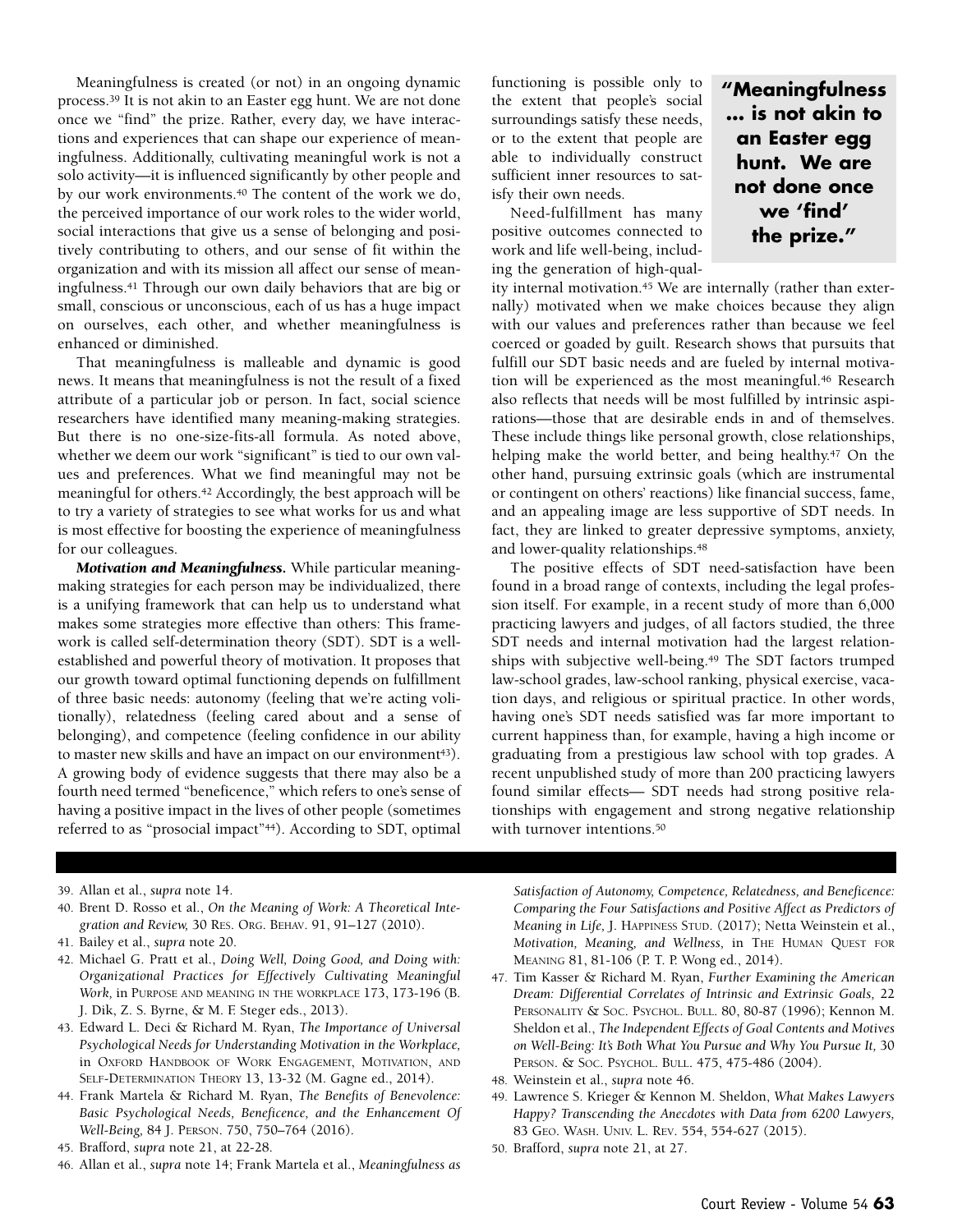## **"What we pay attention to influences who we become."**

## **CULTIVATING MEANINGFUL-NESS AND WELL-BEING THROUGH NEED-SATISFAC-TION**

The large body of evidence supporting SDT (including within the legal profession)

warrants placing it at the center of well-being strategies for judges. The rest of this article recommends evidence-based strategies designed to help fulfill the basic SDT needs while also cultivating a sense of meaningfulness and boosting wellbeing. Given the diversity of personalities, values, and experiences of the judicial workforce, these strategies are offered not as a singular prescription but instead as a menu from which different people can select options that most appeal to them.

**Autonomy-Enhancing Strategies.** The SDT autonomy need is driven by a basic human desire to be "self-creating" and under self-rule.51 It is not exaggerated individualism, nor does it entail total independence from others. Rather, our autonomy need is about feeling authentic and like the author and architect of our own behavior—that our behavior aligns with our interests and values and is within our responsibility and control.52 Autonomy can harmonize with outside influences so long as we concur with them, feeling both a sense of choice and alignment of values.53

Although judges have substantial latitude in their work roles, they are not free from external pressures and sometimes may feel that the job requirements do not align with their values, preferences, and identity. Coercive external forces that compel or guilt us into action thwart our feelings of autonomy.54 To better support this need while enhancing meaningfulness and well-being, judges might consider trying to reshape their daily mental habits by making more intentional choices about where to invest their attention and how to craft their jobs to make them more personally meaningful.

*Invest Attention More Deliberately Into Well-Being.* The valuable resource of attention can be thought of like "psychic energy."55 Every minute of every day, we are bombarded by demands on our limited attentional bandwidth.56 What we pay attention to (either intentionally or as a result of automatic mental habits) determines what gets into our consciousness.

What we pay attention to influences who we become; and who we become shapes what we pay attention to.

We're constantly burning our psychic energy, including on things like ruminating, worrying, or just being unfocused or distracted. Understanding this empowers us to create a better life by choosing one thought over another—by managing and protecting the limited resource of our attention. Being more intentional and selective about how we plan our days can enhance our experience of autonomy and leave us with more attention for things that will make our lives more meaningful and boost our well-being.

In fact, research shows that people who deliberately plan their days to incorporate opportunities that can lead to naturally occurring positive emotions more frequently experience them and have higher well-being—a positive mental habit labelled "prioritizing positivity."<sup>57</sup> And if intentionally cultivating positive emotions sounds too self-indulgent or unserious, consider that a high frequency of positive emotions is strongly associated with feelings of meaning and purpose,58 work engagement, and physical and psychological well-being.59 The most effective activities will be those that boost positive emotions and meaningfulness by satisfying SDT needs. Examples include activities that allow us to achieve something that provides a sense of accomplishment, develop feelings of mastery, help others, express personal values, or tackle just the right amount of challenge.60

*Enhance Self-Congruence Through Job Crafting.* Judges also can try to craft their jobs in ways that better fit their values and preferences. This strategy enhances a sense of self-congruence, which supports the autonomy need while boosting meaningfulness.61 To create true meaning, people first must get to know who they really are, including their values and priorities, and then act in accordance with that knowledge.62 For work, this means that the tighter the "fit" between ourselves and our jobs, the greater the sense of meaningfulness. The more our work aligns with our interests, skills, abilities, strengths and values, the happier we'll be.<sup>63</sup>

Notably, feelings of fit and passion with our work can grow and change; they're not fixed.64 This means that judges can proactively shape their sense of fit with their jobs if they currently feel misaligned. How might they do so? One potential

- 51. Richard M. Ryan, *The Nature of the Self in Autonomy and Relatedness,* in THE SELF: INTERDISCIPLINARY APPROACHES 208, 208-238 (J. Strauss & G. R. Goethals eds., 1991).
- 52. Edward L. Deci & Richard M. Ryan, HANDBOOK OF SELF-DETERMI-NATION RESEARCH 8 (University of Rochester Press 2002); Ryan, *supra* note 51.
- 53. Deci & Ryan, *supra* note 52, at 8.
- 54. Richard M. Ryan, *Psychological Needs and the Facilitation of Integrative Processes,* 63 J. PERSON. 397, 397-427 (1995).
- 55. MIHALY CSIKSZENTMIHALYI, *Flow: The Psychology of Happiness* 30 (Rider 1992).
- 56. Mihaly Csikszentmihalyi, *Preface to Positive Leisure Science: From Subjective Experience to Social Contexts* vii-ix (Springer 2013).
- 57. Jesus A. Datu & Ronnel B. King, *Prioritizing Positivity Optimizes Positive Emotions and Life Satisfaction: A Three-Wave Longitudinal Study,* 96 PERSON. INDIV. DIFF. 111, 111-114 (2016).
- 58. Laura A. King & Joshua A. Hicks, *Positive Affect and Meaning in*

*Life,* in THE HUMAN QUEST FOR MEANING 125, 125-141 (P. T. P. Wong ed., 2014); Martela et al., *supra* note 46.

- 59. Brafford, *supra* note 21, at 29-33.
- 60. *Id.* at 133-38; Aaron M. Eakman, *Relationships Between Meaningful Activity, Basic Psychological Needs, and Meaning in Life: Test of the Meaningful Activity and Life Meaning Model,* 33 OTJR: OCCUP. PAR-TIC. HEALTH 100, 100-109 (2013).
- 61. Rosso et al., *supra* note 40.
- 62. Weinstein et al., *supra* note 46.
- 63. Neil Chalofsky & Liz Cavallaro, *A Good Living Versus a Good Life: Meaning, Purpose, and HRD,* 15 ADV. DEVEL. HUM. RESOURCES. 331, 331–340 (2013); Ryan D. Duffy et al., *Work Volition and Job Satisfaction: Examining The Role of Work Meaning and Person-Environment Fit,* 63 CAREER DEV. Q. 126, 126-140 (2015).
- 64. Patricia Chen et al., *Finding Fit or Developing Fit: Implicit Theories About Achieving Passion for Work,* 41 PERS. SOC. PSYCHOL. BULL. 1411, 1411–1424 (2015).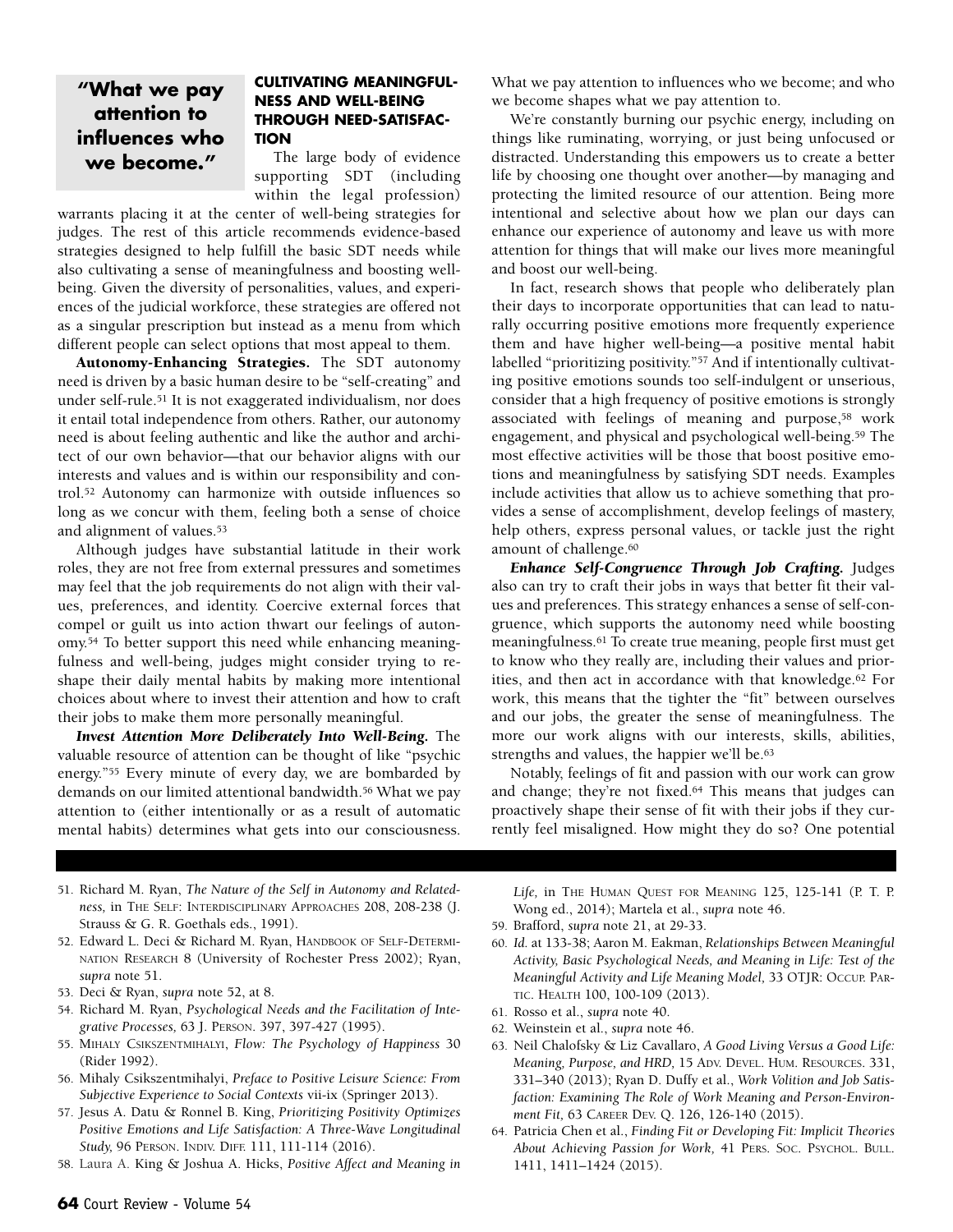technique is job crafting, which is a process in which people tweak their jobs (or their perceptions of their jobs) to make them more personally meaningful.65 Through job crafting, we can actively shape our work to enhance fit with our values, talents, strengths, skills, and interests.

Job tasks, relationships, and our own thoughts and feelings can be targets of job crafting. In what's called *cognitive crafting*, for example, we focus our attention on the benefits of our work—including the benefits that flow even from the undesirable parts. For example, a hospital janitor might frame her job not as simply mopping floors but as creating a healing environment for patients. In *relationship crafting*, we seek connection with people who energize us and avoid those who deplete us. *Task crafting* includes proactively seeking out tasks that interest us. For example, a study in the medical field found that the extent to which faculty physicians were able to focus on the aspect of their work that was most meaningful to them (most often, caring for patients) had a strong inverse relationship to their risk of burnout.<sup>66</sup> In each of these examples, individuals are changing their experience of their work without having to change jobs or employers.

Accordingly, to foster meaningfulness and support their autonomy need, judges should seek out more tasks that they enjoy, that match their ideals for entering the profession, and that use a full range of their strengths and abilities. They also potentially could explore delegating tasks that they do not enjoy to other qualified people—like other judges, law clerks, or staff. For judges who are interested in exploring job crafting further, the University of Michigan's Center for Positive Organizations offers a booklet on its website.67

In addition to the tasks, relationships, and thoughts that comprise much of our jobs, values are another important aspect of our identities that can be connected (or not) to our work.68 So, in addition to the job-crafting activities above, judges also could try values crafting. For example, judges could identify several values that are personally meaningful to them and reflect on how they implement those values in their work every day, as well as how they might do so more often or in new ways. Research has shown that values exercises like this help people cultivate a sense of meaningfulness, cope with stress, and enhance well-being.69

**Relatedness-Enhancing Strategies.** Through the autonomy and relatedness needs, SDT reflects that humans are strongly driven to be both distinct and connected.70 While taking more control of our

individual experiences can help satisfy our autonomy need, we also require positive connections with others to experience meaningfulness and achieve well-being. No one is an island. The courthouse is a microcosm of community, made up of people with whom you interact regularly, briefly, or only rarely. This social dimension of work offers ample opportunity—along with a few notable pitfalls—for fulfilling relatedness needs.

**"judges should seek out more tasks … that match their ideals for entering the profession"**

Relatedness is a potent need hardwired into us through evolution. It entails a basic human desire to care for others, to be cared for, and to experience a sense of belongingness to groups that are significant to us.71 A long line of studies in anthropology, sociology, and psychology establish that the need for connection is a powerful and pervasive motivation. It impacts many aspects of human functioning—including cognitive processes, emotional patterns, behaviors, and health and well-being.72

The effects are wide-ranging and often surprising. For example, when we interact with people we view positively, we get a physiological boost—our blood pressure, immune system, and beneficial hormones all are positively affected.73 Feeling supported by people who care about us actually alters our perception of challenge, including suffering less physical pain74 and perceiving hills as less steep.75 But when people are socially rejected, they can experience physical pain76 or plunge into a downward spiral of self-defeating behavior,<sup>77</sup> and their IQs may even drop.78 Relationships are so universally important that they are the most common response to the question of what gives life meaning.79 Similarly, close interpersonal relationships

- 65. Amy Wrzesniewski et al., *Job Crafting and Cultivating Positive Meaning and Identity in Work,* 1 ADV. POSITIVE. ORG. PSYCHOL. 281, 281-302 (2013).
- 66. Tait D. Shanafelt et al., *Career Fit and Burnout Among Academic Faculty,* 169 ARCH. INTERN. MED. 990, 990–995 (2009).
- 67. http://positiveorgs.bus.umich.edu/cpo-tools/job-crafting-exercise/.
- 68. Jaramillo et al., *supra* note 17; Rosso et al., *supra* note 40.
- 69. Robert Biswas-Diener et al., *A Dynamic Approach to Psychological Strength Development and Intervention,* 6(2) J. POSITIVE PSYCHOL. 106, 106-118 (2011); Geoffrey L. Cohen & David K. Sherman, *The Psychology of Change: Self-Affirmation and Social Psychological Intervention,* 65 ANN. REV. PSYCHOL. 333, 333-371 (2014); Kelly McGonigal, THE UUPSIDE OF STRESS: WHY STRESS IS GOOD FOR YOU, AND HOW TO GET GOOD AT IT (Penguin Random House LLP 2015).
- 70. Deci & Ryan, *supra* note 43.
- 71. Edward L. Deci & Richard M. Ryan, *The "What" and "Why" of Goal Pursuits: Human Needs and the Self-Determination of Behavior,* 11 PSYCHOL. INQUIRY 227, 227-268 (2000); Jolanda Jetten et al., *Having a Lot of a Good Thing: Multiple Important Group Memberships as a Source of Self-Esteem,* 10 PLOS ONE 1, 1-29 (2015).
- 72. Roy F. Baumeister & Mark R. Leary, *The Need to Belong: Desire for Interpersonal Attachments as a Fundamental Human Motivation,* 117 PSYCHOL. BULL. 497, 497-529 (1995).
- 73. EMILY D. HEAPHY, BODILY INSIGHTS: THREE LENSES ON POSITIVE ORGA-NIZATIONAL RELATIONSHIPS 47-71 (Lawrence Erlbaum 2007).
- 74. James A. Coan et al., *Lending a Hand: Social Regulation of the Neural Response to Threat,* 17 PSYCHOL. SCI. 1032, 1032-1039 (2006).
- 75. Simone Schnall et al., *Social Support and the Perception of Geographical Slant,* 44 J. EXPERIMENTAL SOC. PSYCHOL. 1246, 1246- 1255 (2008).
- 76. MATTHEW D. LIEBERMAN, SOCIAL: WHY ARE BRAINS ARE WIRED TO CONNECT (Broadway Books 2014).
- 77. Roy F. Baumeister et al., *Social Exclusion Impairs Self-Regulation,* 88 J. OF PERS. SOC. PSYCHOL*.* 589, 589-604 (2005).
- 78. SENDHIL MULLAINATHAN & ELDAR SHAFIR, SCARCITY: THE NEW SCI-ENCE OF HAVING LESS AND HOW IT DEFINES OUR LIVES (Henry Holt & Company LLC 2014).
- 79. Michael F. Steger, MEANING IN LIFE; OXFORD HANDBOOK OF POSITIVE PSYCHOLOGY 679-687 (Oxford University Press 2009).

Court Review - Volume 54 **65**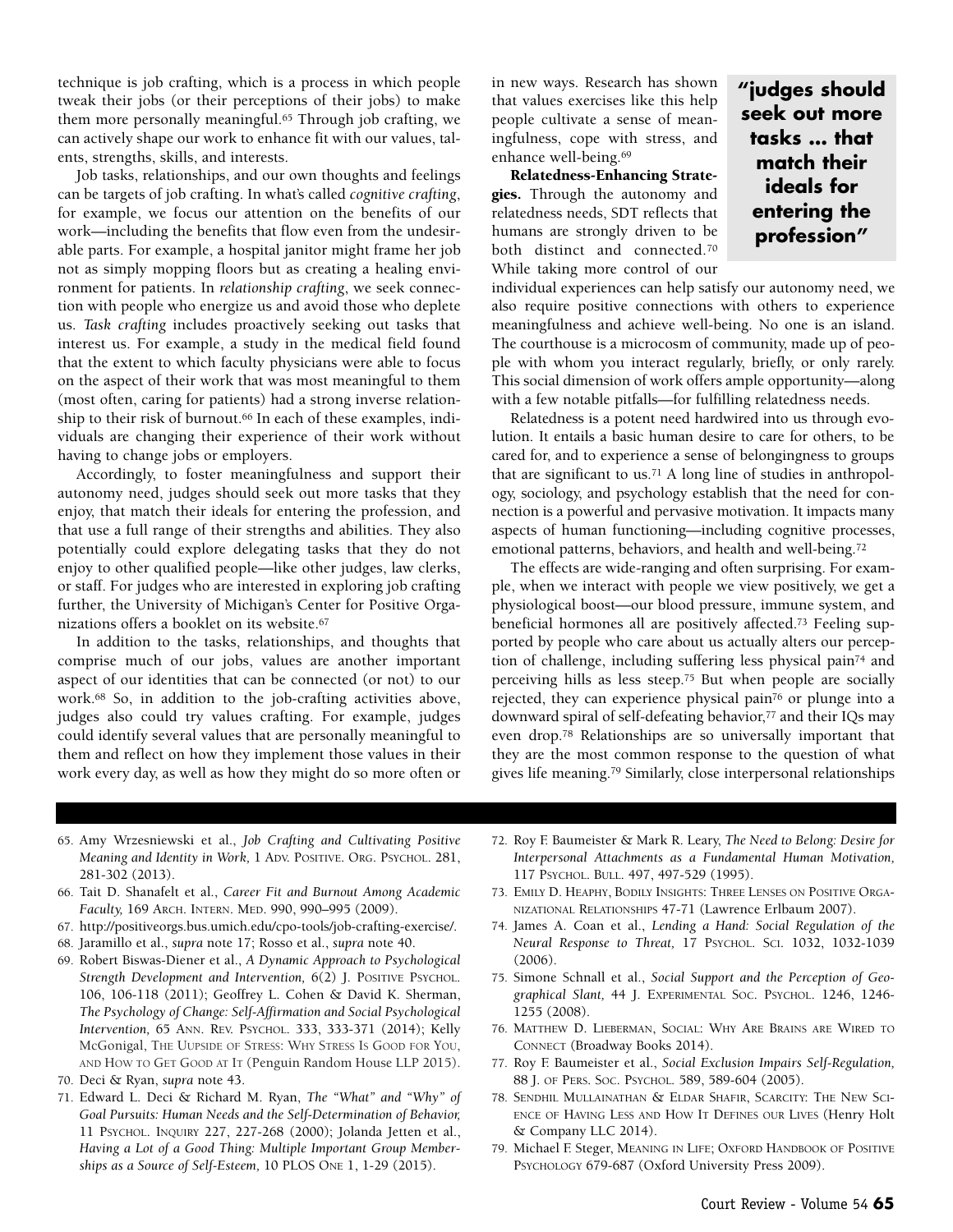## **"incivility and other negative interactions can be toxic"**

and a sense of belongingness are major contributors to a sense of meaningfulness at work.80

*Root Out Incivility.* Not all social connections are so positive, however. Incivility and other negative interactions can

be toxic, thwarting the relatedness need and destroying the experience of meaningfulness. Much has been written that denounces the dwindling civility and professionalism in the legal profession.81 Although reliable data on the issue are hard to find, the general consensus concurs with that view.82 Broader cultural forces appear to be a factor, with public polls suggesting rising workplace incivility nationwide.83

Incivility includes low-intensity acts of disrespect, whether or not the conduct is intentionally malicious. It includes, for example, rudeness, sarcasm, belittling others, using a condescending tone, treating others like they're invisible, and taking others for granted. Chronic incivility is corrosive. It depletes people's energy and motivation, increases burnout, and inflicts emotional and physiological damage.84 It diminishes productivity, performance, creativity, and helping behaviors for targets of the behavior and for those who see or hear about it.85

Although both positive and negative interactions can significantly affect well-being and meaningfulness, generally, "bad is stronger than good."86 This means that negative interactions harm us longer and more deeply than positive ones benefit us.87 Given the destructive power of incivility, judges should seek to eradicate it from their own behavior, chambers, and courthouses to protect their own and their colleagues' well-being.

*Develop High-Quality Relationships.* What we should strive for, though, is not only to eliminate incivility but also to affirmatively foster high-quality relationships and a sense of belonging among colleagues. An important way relationships effect a sense of meaningfulness is by making people feel that they *matter.*<sup>88</sup> People feel that they matter at work when others pay attention to them, support and care for them, appreciate them, and also seek their contribution.89 Feeling valued and valuable is at the very heart of work engagement.90 The opposite of mattering is feeling marginalized—that one does not fit in, is not significant, and is not needed.91 Colleagues can support each other's sense that they matter and that their work matters through activities, communications, and cues that reinforce that their work is valued by society and influences people's lives, that individual judge's ideas and suggestions are valued, and that their contribution is desired and appreciated.92

Making high-quality connections (HQCs) is one important way to regularly reinforce mattering.<sup>93</sup> HQCs are the little bits of positive interactions that occur minute-to-minute during our work days. They are the opposite of incivility.

HQCs are experienced as energizing and uplifting. Each participant has a sense that the other is fully engaged and genuinely cares. Judges can build HQCs with others by, for example, enabling others' success through providing advice, removing obstacles, helping them learn, and nurturing their growth. They can cultivate trust by sharing information, soliciting input, and engaging in some amount of self-disclosure. Judges also can support respectful engagement by being accessible, paying attention to others, listening, being empathetic, and affirming others' value.94

Organizing social activities in which colleagues can have fun together also facilitates HQCs<sup>95</sup> and negatively relates to burnout symptoms.96 Judges may balk at "fun" as somehow unjudicial. At least one state court trial judge suggests otherwise, advocating that judges "[g]ive up the notion that professionalism and the nature of the mission of the courthouse means being serious all of the time."97

- 80. WILLIAM A. KAHN, MEANINGFUL CONNECTIONS: POSITIVE RELATION-SHIPS AND ATTACHMENTS AT WORK 189-206 (Lawrence Erlbaum 2007); Rosso et al., *supra* note 40.
- 81. Anne M. Brafford, Building the Positive Law Firm: The Legal Profession at Its Best 23-24 (unpublished Master's thesis, University of Pennsylvania 2014) (on file with the University of Pennsylvania Scholarly Commons database) [http://repository.upenn.edu/](http://repository.upenn.edu/mapp_capstone/62) [mapp\\_capstone/62/](http://repository.upenn.edu/mapp_capstone/62).
- 82. *Id.;* Buchanan et al., *supra* note 1, at 15.
- 83. Christine M. Pearson & Christine L. Porath, *On the Nature, Consequences and Remedies of Workplace Incivility: No Time for "Nice"? Think Again,* 19 ACAD. MANAG. EXEC. 7, 7-18 (2005).
- 84. JANE E. DUTTON & EMILY D. HEAPHY, THE POWER OF HIGH-QUALITY CONNECTIONS 263-278 (Berrett-Koehler Publishers, Inc. 2002).
- 85. ABRAHAM CARMELI, POSITIVE WORK RELATIONSHIPS, VITALITY, AND JOB PERFORMANCE 45-71 (Oxford: JAI Press 2009); Pearson & Porath, *supra* note 83; Benjamin M. Walsh et al., *Assessing Workgroup Norms for Civility: The Development of the Civility Norms Questionnaire-Brief,* 27 J. BUS. PSYCHOL. 407, 407-420 (2012).
- 86. Roy F. Baumeister et al., *Bad Is Stronger Than Good,* 5 REV. GEN. PSYCHOL. 323, 323 (2001).
- 87. *Id.;* Brafford, *supra* note 21, at 130-32.
- 88. Kathleen M. Connolly, WORK: MEANING, MATTERING, AND JOB SAT-ISFACTION 3-15 (American Counseling Association 2002).
- 89. *Id;* Ae-Kyung Jung, *Interpersonal and Societal Mattering in Work: A Review and Critique,* 63 CAREER DEV. Q. 194, 194-208 (2015).
- 90. William A. Kahn, *Psychological Conditions of Personal Engagement and Disengagement at Work,* 33 ACAD. MGMT. J. 692, 692–724 (1990).
- 91. Connolly, *supra* note 88.
- 92. Ae-Kyung Jung & Mary J. Heppner, *Development and Validation of a Work Mattering Scale,* 25 J. CAREER ASSESSMENT. 467, 467-483 (2017).
- 93. JOHN PAUL STEPHENS et al., HIGH QUALITY CONNECTIONS; OXFORD HANDBOOK OF POSITIVE ORGANIZATIONAL SCHOLARSHIP 385-399 (Oxford University Press 2012).
- 94. *Id.;* JANE E. DUTTON, ENERGIZE YOUR WORKPLACE: HOW TO CREATE AND SUSTAIN HIGH-QUALITY CONNECTIONS AT WORK (Jossey-Bass 2003).
- 95. Barbara Plester & Ann Hutchison, *Fun Times: The Relationship Between Fun and Workplace Engagement,* 38 EMP. RELATIONS 332, 332-350 (2016); Stephens et al., *supra* note 93.
- 96. Michael J. Tews et al., *Does Fun Pay? The Impact of Workplace Fun on Employee Turnover and Performance,* 54 CORNELL HOSPITALITY Q. 370, 370-382 (2013).
- 97. Hon. Kevin S. Burke, *It's All About the People Who Work in the Courthouse,* National Center for State Courts (2011) https://ncsc.contentdm.oclc.org/digital/api/collection/ctadmin/id/ 1845/page/0/inline/ctadmin\_1845\_0.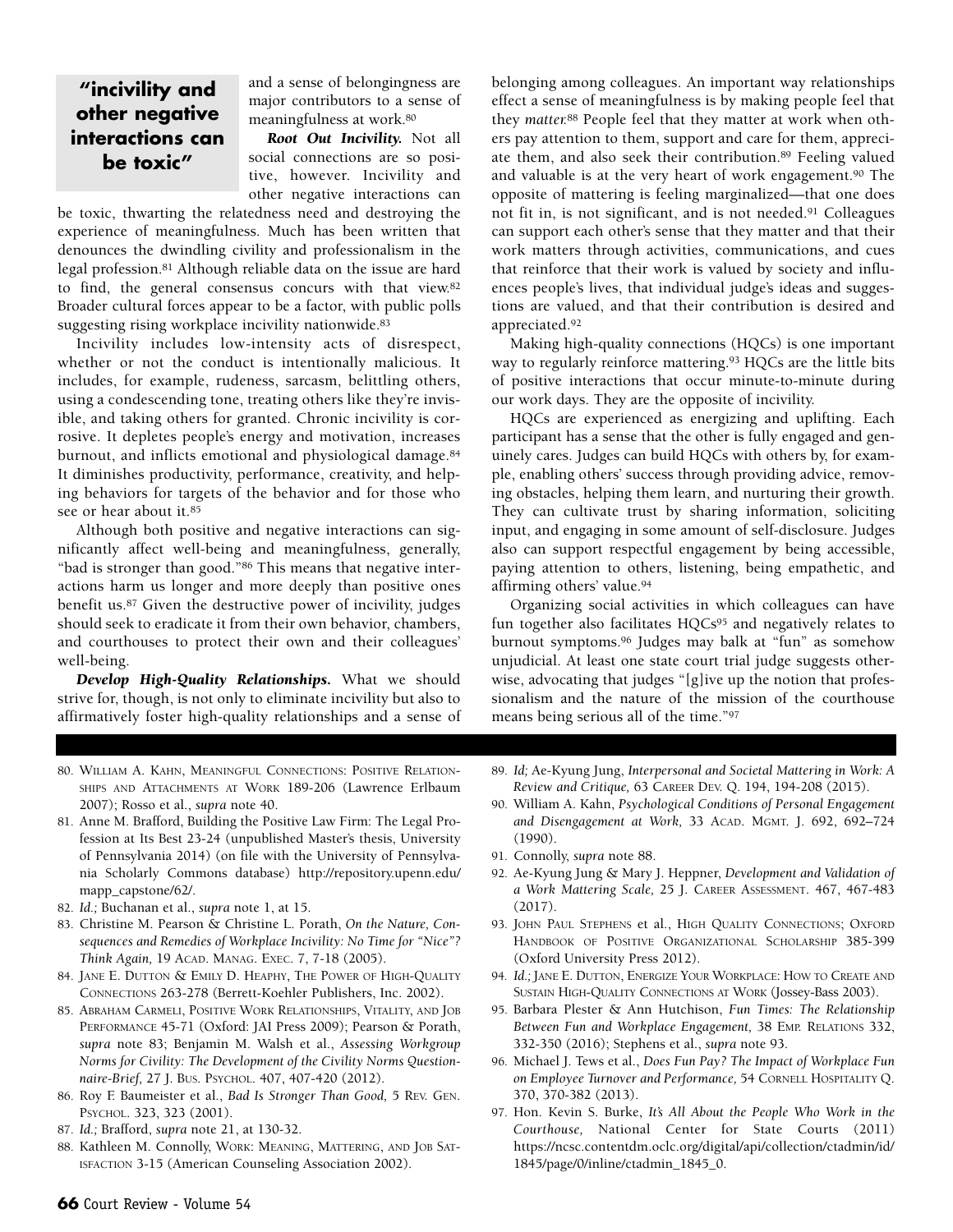While the description of HQCs may sound focused primarily on raising the well-being of others, this is not the case. Both sides benefit from the positive emotions and health-boosting aspects that emanate from energizing interactions as well as from the high-quality relationships for which HQCs are a foundation.98 Additionally, because most of us have a robust reciprocity reflex, we want to help others that we like, that have a reputation for helping others, and that have contributed to our own well-being.99 HQCs and reciprocity reinforce each other: "HQCs foster the practice of reciprocity; reciprocity builds new connections and improves the quality of connections."100 Thus, by creating HQCs with others, we are fostering a culture that also benefits our own well-being.

Closely related to our need for high-quality interpersonal relationships is the experience of belonging and acceptance in groups that are important to us.101 Being part of desirable social groups produces a sense of shared attributes or beliefs that are experienced as meaningful because people feel like they belong to something special.102 Workplace belongingness has been defined as feeling personally accepted, respected, included, and supported by others and a sense of fit in the social group.103 Low scores on workplace belonging scales are strongly associated with depressive symptoms. Proactively carving out our own sense of belonging and fostering it for others are essential strategies for well-being and meaningfulness at work.

**Competence-Enhancing Strategies.** The next SDT need is competence, which stems from an in-born desire to impact our environment and attain valued outcomes within it.104 It drives us to seek opportunities to exercise and express our capacities and to seek optimal challenges that stretch our abilities without overmatching them.105 The need for competence is not primarily about *attaining* a skill or capability but feeling confident and effective as we make progress toward our self-aligned goals or mastery of skills.106 As discussed below, our competence need can be supported at work by making progress toward goals and personal development.

*Set Meaningful Goals and Track Progress.* Goal-setting and making progress toward long- and short-term goals help satisfy our competence need, boost well-being and work engagement, and also foster a sense of meaningfulness.107 To take advantage of these benefits, judges should consider setting meaningful goals and keeping them salient by tracking progress.

When selecting goals, judges should be mindful of the

**"Low scores on workplace belonging scales are strongly associated with depressive symptoms"**

research noted above showing that intrinsic aspirations (e.g., personal growth, community contributions, etc.) promote well-being and the experience of meaningfulness much more than extrinsic aspirations (e.g., fame, image). Further, the research above suggests that burnout is more likely if we neglect the goals and ideals that we set for ourselves when first entering the profession.108 Accordingly, judges might reflect on what originally motivated them to become lawyers and judges and consider formulating and tracking goals that match those core values.

To keep their meaningful goals salient, judges might form a new habit of scanning the day's events and identifying progress on their goals. Research shows that even small steps forward can boost engagement and well-being.109 The difference between a good day and a bad day at work often comes down to the presence of progress and the absence of a major setback. To keep longer-term goals salient and amplify meaningfulness, judges might consider periodically taking 20 minutes or so to write about progress on their life goals.<sup>110</sup>

*Participate in Personal Development Activities.* Other competence-boosting strategies include personal development efforts, coaching, and feedback. These all can play a role in achieving a sense of personal enrichment that helps satisfy the competence need and contributes to a sense of meaningfulness.111 Feeling that we are continuously learning, growing, increasing our level of mastery, and enhancing our capacity to respond effectively to challenges provides a strong source of meaning in work.112 In fact, people who are committed to con-

- 98. WAYNE BAKER & JANE DUTTON, ENABLING POSITIVE SOCIAL CAPITAL IN ORGANIZATIONS 325-345 (J. E. Dutton & B. R. Ragins Eds. 2007).
- 99. *Id.;* Adam M. Grant, *Leading with Meaning: Beneficiary Contact, Prosocial Impact, and the Performance Effects of Transformational Leadership,* 55 ACAD. MGMT. J. 458, 458-476 (2012); Nadav Klein, *Prosocial Behavior Increases Perceptions of Meaning in Life,* J. POSI-TIVE. PSYCHOL. (2016).
- 100. Baker & Dutton, *supra* note 98, at 326.
- 101. Wendell D. Cockshaw & Ian M. Shochet, *The Link Between Belongingness and Depressive Symptoms: An Exploration in the Workplace Interpersonal Context,* 45 AUSTRAL. PSYCHOL. 283, 283–289 (2010); Jetten et al., *supra* note 71.
- 102. Martela et al., *supra* note 46; Rosso et al., *supra* note 40.
- 103. Wendell D. Cockshaw et al., *Depression and Belongingness in General and Workplace Contexts: A Cross-Lagged Longitudinal Investigation,* 33 J. SOC. CLINICAL PSYCHOL. 448, 448-462 (2014).
- 104. Deci & Ryan, *supra* note 71.
- 105. Deci & Ryan, *supra* note 52.

106. *Id.*

- 107. Hannah P. Klug & Gunter W. Maier, *Linking Goal Progress and Subjective Well-Being: A Meta-Analysis,* 16 J. HAPPINESS STUD. 37, 37-65 (2015); Andrew K. MacLeod et al., *Increasing Well-Being Through Teaching Goal-Setting and Planning Skills: Results of a Brief Intervention,* 9 J. HAPPINESS STUD. 185, 185-196 (2008); Patrizia Steca et al., *The Effects of Short-Term Personal Goals on Subjective Well-Being,* 17 J. HAPPINESS STUD. 1435, 1435-1450 (2016).
- 108. Pines & Keinan, *supra* note 30.
- 109. Teresa Amabile et al., *The HBR List: Breakthrough Ideas for 2010,* 88 HARV. BUS. REV. 44, 44-45 (2010); TERESA AMABILE & STEVEN KRAMER, THE PROGRESS PRINCIPLE: USING SMALL WINS TO IGNITE JOY, ENGAGEMENT, AND CREATIVITY AT WORK (Harvard Business Review Press 2011).
- 110. Laura A. King, *The Health Benefits of Writing About Life Goals,* 27 PERS. SOC. PSYCHOL. BULL. 798, 798-807 (2001).
- 111. Bailey et al., *supra* note 20.
- 112. Rosso et al., *supra* note 40.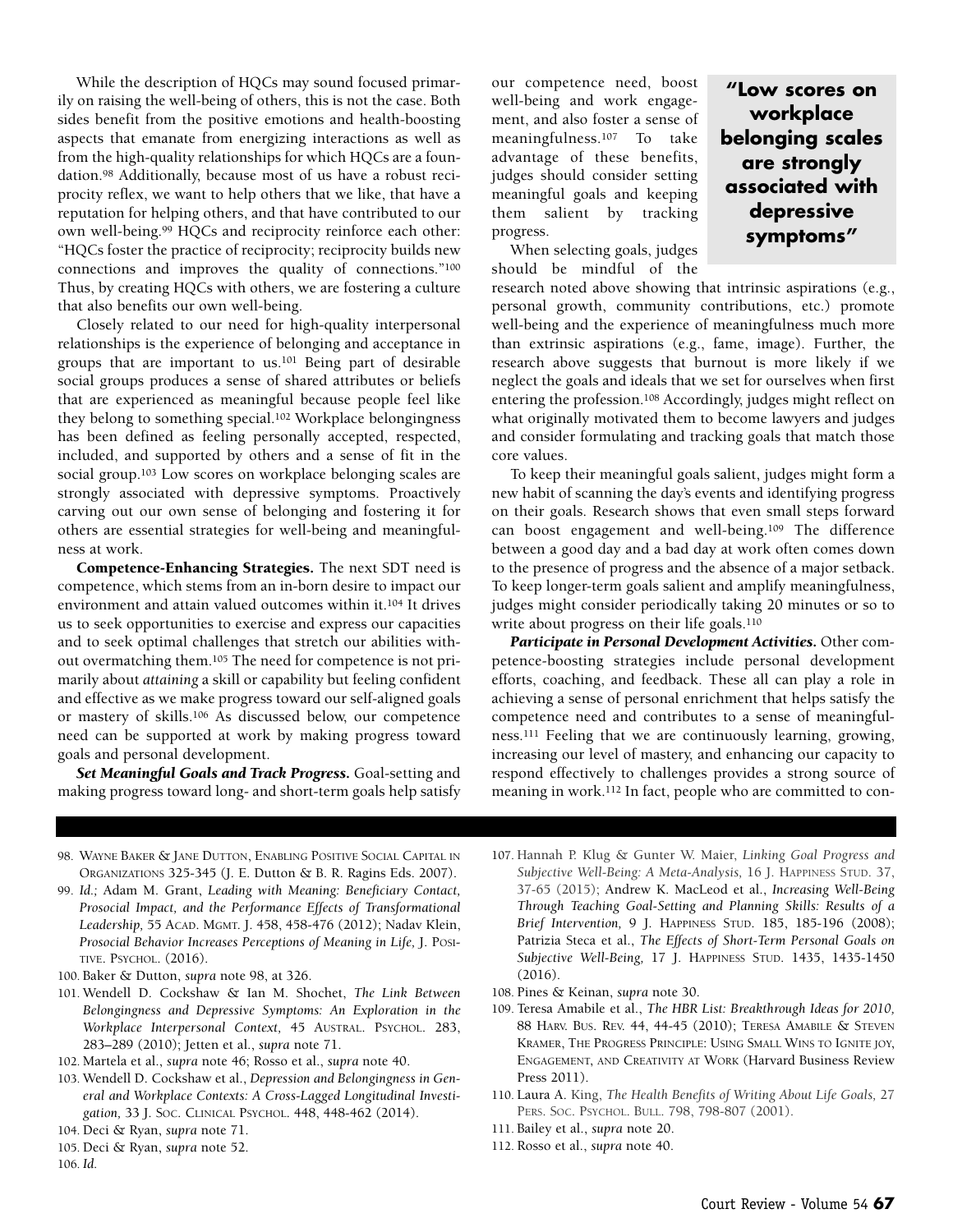**"people who are committed to continuous learning are more likely to feel that their work is meaningful"**

tinuous learning are more likely to feel that their work is meaningful.113 On the other hand, when work feels boring, routine, and lacking in challenge, meaningfulness can plummet.

This source of meaning can be difficult for judges, however, for whom there typically is no regular system

for structured development or feedback.114 Most state judicial education systems include mentoring programs,<sup>115</sup> which potentially could be expanded to train mentors on basic coaching and feedback skills to further enhance a sense of growth and development. Judges also might monitor their own progress through daily reflection activities. Leadership scholars consistently recommend taking time daily for reflection to help identify what went well, what did not go as well, and what opportunities exist for learning and development.116

**Beneficence-Enhancing Strategies.** The three needs just discussed—autonomy, relatedness, and competence—are the foundational pillars upon which SDT has been built. But the theory might not be done developing yet. Existing research has established that beneficence, or the desire to have a positive impact on others, is another important pathway to well-being and meaningfulness,<sup>117</sup> and that autonomously chosen benevolent acts generate these positive effects by satisfying SDT needs.118 Very recent research further indicates that beneficence may be so fundamental to human well-being as to qualify as a distinct, fourth need under SDT.119 However this academic question ultimately is resolved, the strong existing evidence justifies including beneficence as a crucial component of judicial well-being strategies.

Work, where we spend so much of our time and energy each

day, offers numerous opportunities for satisfying the beneficence need. Many of us have a strong desire for our work to make a positive difference in others' lives,120 and the extent to which our work positively impacts others (whom we will call "beneficiaries" of work) or society more generally plays a vital role in work's meaningfulness.121 In fact, feeling that we are directly helping others or are contributing to the greater good has been found to be the biggest contributor to meaningfulness.122 On the flip side, the perceived absence of a positive impact can leave us at greater risk of burnout and reduced job satisfaction.<sup>123</sup>

*Cultivate Feelings of Positive Social Impact.* Research identifies several strategies for reminding ourselves how our work positively contributes to others and the greater good. For example, a significant body of research reflects that coming face-to-face with living, breathing people who communicate with us about the positive impact of our work gives a powerful boost to engagement and meaningfulness.<sup>124</sup> In one study, a college scholarship recipient met with callers who solicited alumni donations. For only five minutes, the recipient talked about how the scholarship had made a difference in his life. One month after the visit, the callers showed average increases of 142% weekly time spent on the telephone and 171% in scholarship funds raised.125 A control group who did not meet with a scholarship recipient showed no significant changes in performance.

We can get a boost of meaningfulness even if we don't have direct contact with beneficiaries.126 For example, in another study of college fundraisers, their motivation and performance was positively affected by reading letters from scholarship recipients about how the scholarships had helped them.127 In a study of pool-side lifeguards (who rarely perform rescues), their perceived social impact, social worth, work hours, and helping behaviors all increased after reading four stories about rescues performed by other lifeguards.128

In another study, participants were asked to write about

- 113. Patricia Boverie et al., *Leading Individual Development and Organizational Change Around Learning, Meaning, and Nurturing Environment,* 15 ADVAN. DEV. HUM. RESOURCES 382, 382-400 (2013); Chalofsky & Cavallaro, *supra* note 63.
- 114. Celeste F. Bremer, *Reducing Judicial Stress Through Mentoring,* 87 JUDICATURE 244, 244 (2004).
- 115. *Id.;* Celeste F. Bremer, Impact of a Mentoring Program on Occupational Stress, Personal Strain, and Coping Resources of Newly Appointed U.S. Magistrate Judges (unpublished Doctoral dissertation, Drake University 2002) [https://escholarshare.drake.edu/](https://escholarshare.drake.edu/handle/2092/457) [handle/2092/457.](https://escholarshare.drake.edu/handle/2092/457)
- 116. *E.g.,* Nancy J. Adler, *Want to Be an Outstanding Leader? Keep a Journal,* HARV. BUS. REV., Jan. 13, 2016; Dan Ciampa, *The More Senior Your Job Title, the More You Need to Keep a Journal,* HARV. BUS. REV. (July 7, 2017).
- 117. *E.g.,* Klein, *supra* note 99; Frank Martela & Richard M. Ryan, *Prosocial Behavior Increases Well-Being and Vitality Even Without Contact with the Beneficiary: Causal and Behavioral Evidence,* 40 MOTIVATION & EMOTION 351, 351-357 (2016); Martela & Ryan, *supra* note 44; Martela et al., *supra* note 46.

120. Grant, *supra* note 15.

- 121. Connolly, *supra* note 88; ADAM M. GRANT, GIVE AND TAKE (Penguin Books 2012).
- 122. Allan, *supra* note 17; Adam M. Grant, *The Significance of Task Significance: Job Performance Effects, Relational Mechanisms, and Boundary Conditions, 93* J. APP. PSYCHOL. 208, 208-124 (2008).
- 123. Adam M. Grant & Elizabeth M. Campbell, *Doing Good, Doing Harm, Being Well and Burning Out: The Interactions of Perceived Prosocial and Antisocial Impact in Service Work,* 80 J. OCCUPATIONAL ORG. PSYCHOL. 665, 665–91 (2007); Pines & Keinan, *supra* note 30.
- 124. Grant, *supra* note 15; Grant, *supra* note 122.
- 125. Adam M. Grant et al., *Impact and the Art of Motivation Maintenance: The Effects of Contact with Beneficiaries On Persistence Behavior,* 103 ORG. BEHAV. HUM. DECISION PROC. 53, 53–67 (2007); Adam M. Grant, *How Customers Can Rally Your Troops: End Users Can Energize Your Workforce Far Better Than Your Managers Can,* 89 HARV. BUS. REV. 97, 97–103 (2011).
- 126. Martela & Ryan, *supra* note 44.
- 127. Grant, *supra* note 122.
- 128. *Id.*

<sup>118.</sup> Martela & Ryan, *supra* note 117.

<sup>119.</sup> Martela & Ryan, *supra* note 44.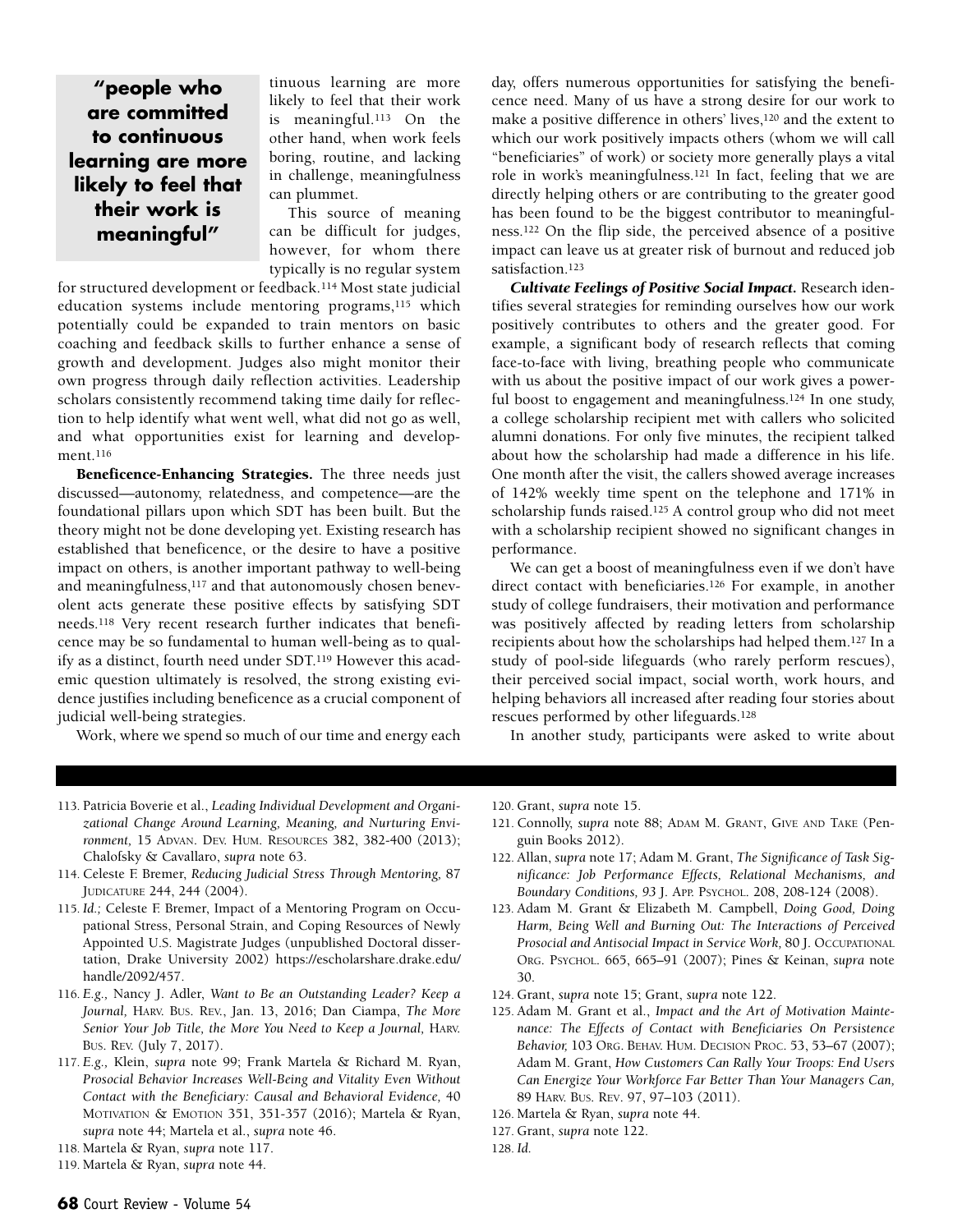recent experiences in which they had benefited others.129 Over the next few weeks, when participants came to pick up payments for participating in the study, they were invited to make a contribution to victims of a recent natural disaster. Participants who had written about giving to others were significantly more likely to donate compared to those who engaged in other writing activities. The findings suggested that the reflective writing exercise increased the salience of helping activities and participants' "giver" identities, which encouraged more giving.

Together, these findings suggest several strategies for judges to enhance their sense of social impact and meaningfulness. For example, judges might take time periodically to reflect on all the ways that they positively contribute to others and the greater good through their work. This can help boost their appreciation of meaningful experiences and interactions as they occur.130 When judges overlook or discount the many ways that they may be benefiting others in the midst of their hectic schedules, they miss out on opportunities to boost the meaningfulness of their work and their own well-being.

The research above also reflects that having in-person encounters or reading vivid accounts of how beneficiaries have been positively impacted may boost meaningfulness. Business organizations have sought to take advantage of the positive consequences of this research in a variety of ways. For example, Medtronic has an annual custom of inviting patients to its holiday party to share stories about how the company's technology has helped them. At Wells Fargo, managers show bankers videos of people describing how low-interest loans rescued them from severe debt. Olive Garden shares letters from customers describing meaningful events celebrated at the company's restaurants.131

Carrying out this strategy can be tricky for judges, though—both in identifying the "beneficiaries" of judges' work (e.g., who is the positively impacted "beneficiary" when judges issue criminal sentences or resolve business-to-business civil disputes?) and how judges might appropriately connect with beneficiaries to learn how they were positively impacted.

Nonetheless, judges might think of innovative ways to adapt the above-mentioned strategies. Judges, courthouses, or judicial conferences could consider, for example, collecting vivid letters, creating videos (often done by public law centers

129. Adam M. Grant & Jane E. Dutton, *Beneficiary or Benefactor: The Effects of Reflecting About Receiving Versus Giving on Prosocial Behavior,* 23 PSYCHOL. & SCI. 1033, 1036 (2012).

130. *Id.*

- 131. Grant & Dutton, *supra* note 129.
- 132. Martela & Ryan, *supra* note 44.
- 133. Grant, *supra* note 15.
- 134. Daicoff, *supra* note 5, at 197-201.
- 135. Susan S. Daicoff, *The Future of the Legal Profession,* 37 MONASH U. L. REV. 7, 9 (2011).
- 136. Sullivan, *supra* note 6.
- 137. Thomas D. Barton, *Troublesome Connections: The Law and Post-Enlightenment Culture*, 47 EMORY L. J. 163 (1998).
- 138. Joshua D. Margolis & Andrew Molinsky, *Navigating the Bind of*

to encourage pro bono work), or organizing events that allow the court's beneficiaries to share their stories of how judges have made a positive difference in their lives. Doing so could provide a potent boost to judges' experience of meaningfulness as well as their wellbeing.

*Increase Benevolence During Everyday Contacts with*

*Beneficiaries.* Judges also could consider how to increase their benevolence during their daily interactions with people involved in the court system. As noted above, people who regularly engage in benevolent acts have greater need-satisfaction, well-being, and sense of meaningfulness.132 And by treating beneficiaries as valuable human beings, we perceive our work as more valuable and worthy, which, in turn, makes our work more meaningful.133

Innovative strategies that hold potential for enhancing benevolence in the courthouse are recommended by the Comprehensive Law Movement. This growing movement advocates for a more humanistic approach to resolving legal disputes, including greater attention to psychological well-being of those involved in the legal process and treating everyone with respect and dignity.134 This more humanistic approach may provide a better fit for judges and lawyers who are "desperate for work that matters, makes sense, makes a difference, is moral, is valuable and valued and produces sustainable outcomes."135 In short, it may provide a strong sense of meaning and purpose.136

*Manage "Compassion Fatigue."* In contrast to the emerging perspective of the Comprehensive Law Movement, a more traditional perspective casts judges as rationally administering the law in an emotionally detached, depersonalized manner.137 Research reflects, however, that attempting to depersonalize others or suppress our emotions and natural empathetic response to others' distress can harm our own health,138 and damage our ability to derive meaning from our work.139

On the other hand, becoming too involved in others' suffering—called "empathetic distress"—can backfire and also lead to burnout.140 Empathetic distress arises when we take on the suffering person's emotional state and personally experience

*Necessary Evils Psychological Engagement and the Production of Interpersonally Sensitive Behavior,* 51 ACAD. MGMT. J. 847, 847-872 (2008); Terry A. Maroney, *The Emotionally Intelligent Judge: A New (and Realistic) Ideal,* 49 CT. REV. 100, 100-113 (2013); Resnik et al., *supra* note 1.

- 139. Krasner et al., *supra* note 22.
- 140. OLGA KLIMECKI & TANIA SINGER, EMPATHIC DISTRESS FATIGUE RATHER THAN COMPASSION FATIGUE? INTEGRATING FINDINGS FROM EMPATHY RESEARCH IN PSYCHOLOGY AND SOCIAL NEUROSCIENCE 368- 384 (Oxford University Press 2007); Jill Suttie, *Should We Train Doctors for Empathy?* University of California Berkeley (July 8, 2015) [https://greatergood.berkeley.edu/article/item/should\\_](https://greatergood.berkeley.edu/article/item/should_we_train_doctors_for_empathy) [we\\_train\\_doctors\\_for\\_empathy.](https://greatergood.berkeley.edu/article/item/should_we_train_doctors_for_empathy)

Court Review - Volume 54 **69**

**"people who regularly engage in benevolent acts have greater need-satisfaction, well-being, and sense of meaningfulness"**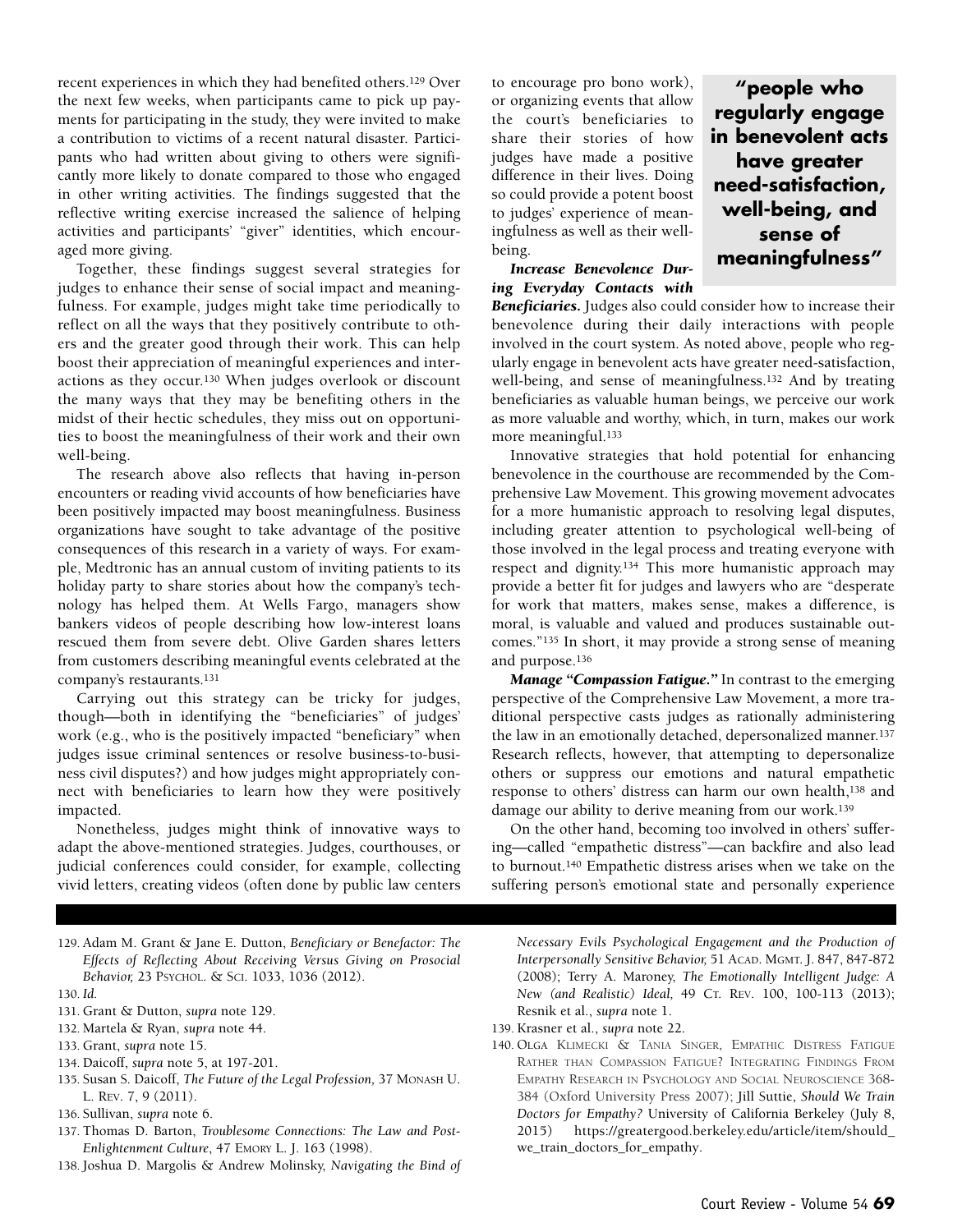## **"It is important to distinguish between healthy compassion and unhealthy empathetic distress"**

their distress. This unhealthy response can be distinguished from compassion, in which we feel concern for others' suffering and a desire to help, but we do not personally take on their suffering.141

Judges may be especially susceptible to empathetic distress (sometimes called compassion fatigue or empathetic stress

fatigue142), as there is no end to the streams of difficult cases and sad stories that come before them and only a limited ability for them to provide help. Additionally, judges often do not know the long-term impact of their decisions—and, in many cases, never see the people they have impacted again. As a result, some judges might come to see their work as futile—as meaningless. The result may be learned helplessness<sup>143</sup> or "compassion collapse" in which they turn off compassion (and turn up their risk of burnout) as a defense mechanism to avoid feeling overwhelmed by the sense that they are unable to make much of a difference.144

To help judges avoid compassion collapse and maintain a sense of meaningfulness under such difficult circumstances, they should be encouraged to remain engaged in emotionally healthy ways. It is important to distinguish between healthy compassion and unhealthy empathetic distress. Compassion actually protects against burnout and depression<sup>145</sup> and potentially improves the quality of judgments.146 Thus, the goal is not to shut off emotions but to channel them in a productive, healthy way. One strategy for judges to build this capacity is by adopting a mindfulness meditation practice. Mindfulness skills can enhance judges' ability to accept experiences without judging them, help them avoid compassion collapse,147 and enable them to continue to derive meaning from their work.148

#### **FOSTER A NEED-SUPPORTING WORKPLACE CULTURE THROUGH POSITIVE LEADERSHIP**

Through their roles as leaders, judges can seek to build

work cultures that support SDT needs and foster meaningfulness. They can do so by applying all of the evidence-based strategies above in ways designed to positively impact colleagues and staff and also can experiment with the additional strategies below.

*Become a Transformational Leader.* Transformational leadership is a style of positive leadership that "is based on vision, trust-building, core values, continuous learning and long-term sustainability."149 These leaders are distinguished by their commitment to influencing followers to do great things by speaking to their own needs, values, and the greater good rather than appealing solely to self-interest through a simple transactional model of work for pay.150

A major way that transformational leaders are effective is by cultivating an environment conducive to the satisfaction of SDT needs<sup>151</sup> and the experience of meaningful work for others.152 They engage in inspirational behaviors, including articulating a compelling vision, expressing optimism about the future and capacity to achieve and succeed, bolstering collective identities, and affirming core values and ideals.153 As a result of transformational leaders' words and actions, people grow to view the organization's core values as aligned with their own, which enhances self-congruence and makes work more meaningful.154 By boosting people's experience of meaningful work, transformational leaders help improve their psychological well-being155 and engagement156 and minimize depressive symptoms.157

*Shape the Experience of Meaningful Work for Others.* One tool that transformational leaders use to make meaning more salient in followers' every-day work lives is "framing"—which is simply a way of presenting information in ways that call attention to certain aspects of a situation and minimize others.158 How we frame our world—and how it is framed for us can have a very real impact on our emotions, motivation, and performance. Transformational leaders frame work in ways that call followers' attention to its importance and value, including how it benefits others, contributes to the greater good, or aids their individual growth.159

Other tools used by transformational leaders are charis-

#### 141. Klimecki & Singer, *supra* note 140.

142. *Id.*

- 143. Grant, *supra* note 15.
- 144. C. Daryl Cameron, *How to Increase Your Compassion Bandwidth*, GREATER GOOD MAG. (January 16, 2013) https://greatergood.berkeley.edu/article/item/how\_to\_increase\_yo ur\_compassion\_bandwidth.
- 145. Suttie, *supra* note 140; David Turgoose & Lucy Maddox, *Predictors of Compassion Fatigue in Mental Health Professionals: A Narrative Review,* 23 TRAUMATOLOGY 172, 172-185 (2017).
- 146. Jill Suttie, *Do We Need More Empathetic Judges?* University of California Berkeley (June 22, 2016) [https://greatergood.berkeley.edu/](https://greatergood.berkeley.edu/article/item/do_we_need_more_empathic_judges) [article/item/do\\_we\\_need\\_more\\_empathic\\_judges.](https://greatergood.berkeley.edu/article/item/do_we_need_more_empathic_judges)
- 147. Cameron, *supra* note 144.
- 148. Krasner et al., *supra* note 22.
- 149. Linda M. Sama & Victoria Shoaf, *Ethical Leadership for the Professions: Fostering a Moral Community,* 78 J. BUS. ETHICS 39, 39 (2007). 150. Grant, *supra* note 122.
- 151. Snjezana Kovjanic et al., *Transformational Leadership and Perfor-*

*mance: An Experimental Investigation of the Mediating Effects of Basic Need Satisfaction and Work Engagement,* 86 J. OCCUPATIONAL ORG. PSYCHOL. 543, 543-555 (2013).

- 152. Fred O. Walumbwa et al., TRANSFORMATIONAL LEADERSHIP AND MEANINGFUL WORK; PURPOSE AND MEANING IN THE WORKPLACE (American Psychological Association 2013).
- 153. *Id.*; Grant, *supra* note 122; Rosso et al., *supra* note 40.
- 154. Jaramillo et al., *supra* note 17.
- 155. Arnold et al., *supra* note 17.
- 156. Mohammed Y. Ghadi et al., *Transformational Leadership and Work Engagement,* 34 LEADERSHIP & ORG. DEV. J. 532, 532-550 (2013).
- 157. Kaisa Perko et al., *Transformational Leadership and Depressive Symptoms Among Employees: Mediating Factors,* 35 LEADERSHIP & ORG. DEV. J. 286, 286-304 (2014).
- 158. Dean J. Cleavenger & Timothy P. Munyon, *It's How You Frame It: Transformational Leadership and the Meaning of Work,* 56 BUS. HORIZONS 351, 351-360 (2013).
- 159. Grant, *supra* note 122; Walumbwa et al., *supra* note 152.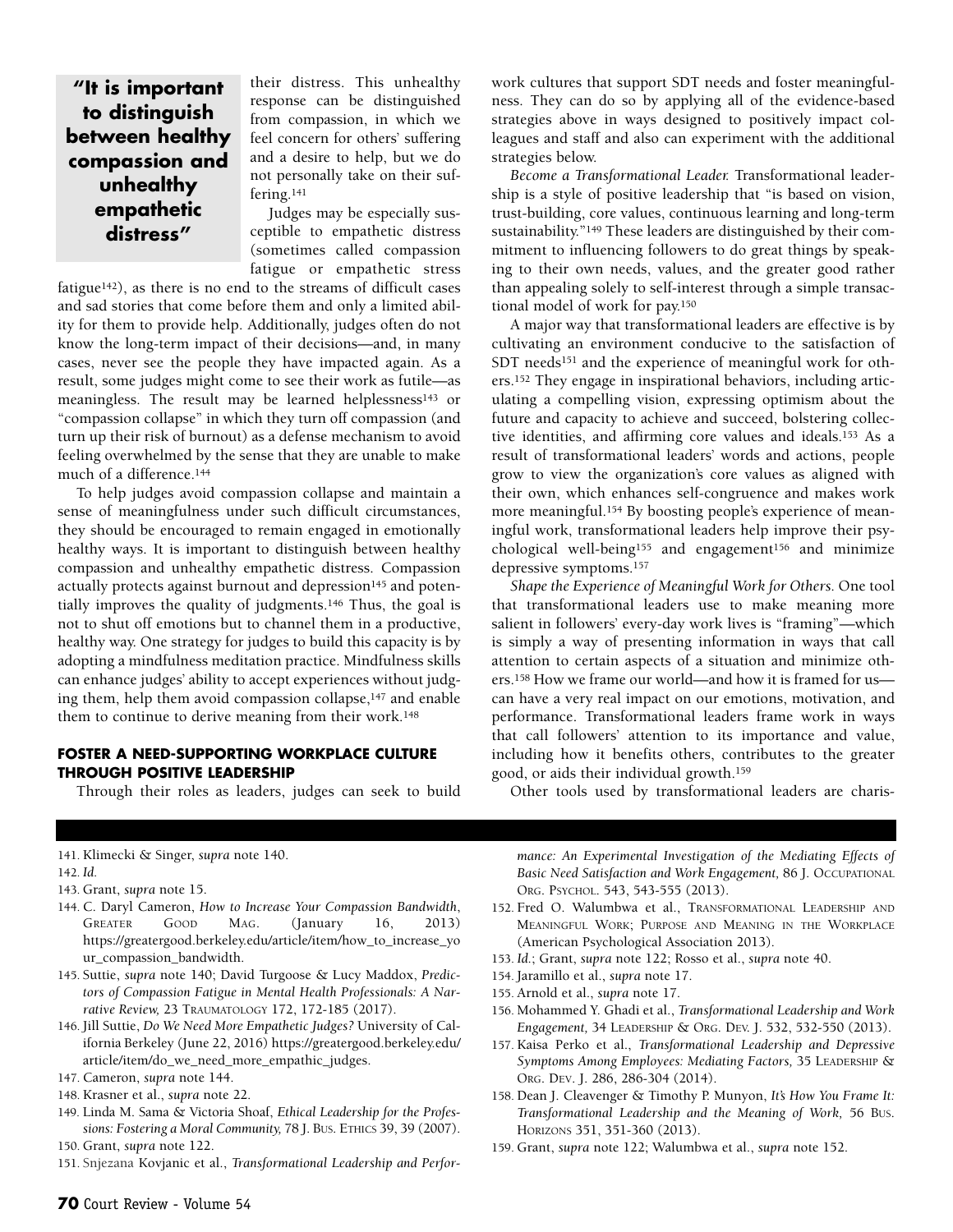matic forms of influence that rely on emotional appeal and symbolism160—which may not come naturally to many judges who are more accustomed to rational arguments. As one state trial court judge recently put it, "Frankly, many court leaders are charismatically challenged."161 Without expressive forms of communication and symbolism, however, meaningfulness can wane and life can become "an endless set of Wednesdays."162 To boost emotional appeal, judicial leaders can consider a greater use of stories; conveying moral conviction; communicating high expectations and confidence that they can be met; using rhetorical devices (e.g., contrasts, lists, rhetorical questions); and non-verbal and verbal cues that convey enthusiasm and positivity.163

*Foster a Sense of Belonging.* Transformational leaders also can use symbolic approaches to help satisfy followers' basic need for belonging. We experience a sense of belonging when we are so personally involved in a system or social network that we feel that we are an integral part of it.164 A sense of belonging can be fostered around any community in which people perceive some commonality with others.165 For judges, this could include, for example, the judiciary generally, the community of judges within the same courthouse, our court system, all courthouse personnel, or the legal profession as a whole. Transformational leaders can help satisfy the need for belonging within a particular community by creating shared experiences through, for example, rituals and ceremonies to confirm values and provide opportunities for bonding, to celebrate occasions, to mark transitions, and to foster a sense of belonging to a valued community of practice.166

*Organize Judicial Round Tables.* To foster a sense of community and meaningfulness, transformational leaders might also form or facilitate judicial mentoring circles or round table discussions at judicial conferences—a practice that already has been piloted.167 These groups could adapt practices from the medical profession which, for years, has structured opportunities at the workplace or during conferences for doctors to meet in small groups to share stories about meaningful events.168

*Highlight Moral Exemplars.* Another potential strategy for leaders to enrich interpersonal

## **"Frankly, many court leaders are charismatically challenged"**

connections and enhance meaningfulness is to call attention to moral exemplars that inspire people to act more kindly and helpful to each other. One study found that "other-praising" positive emotions (elevation, gratitude, and admiration) all motivated people in prosocial ways.169 They found that elevation motivated people to want to be kind or warm to others; gratitude made people want to connect with their benefactors or to "give back" more generally; and admiration had an energizing effect that made people want to work harder to reach their goals. Judges might consider public acknowledgment and story-telling about judges and other courthouse staff who have done admirable acts and about events that are elevating.

*Be Sincere.* For all of these strategies, it is important that judicial leaders be sincere. Transformational behaviors used by manipulative hypocrites can backfire,<sup>170</sup> decimating commitment and motivation and leaving corrosive cynicism in their place.171 Judges who aspire to be transformational leaders should take care to develop an authentic approach and to walk their talk consistently. In the rush of daily schedules, it is easy to focus on all of the annoyances demanding our attention and, in the process, allow meaningfulness to dwindle.

#### **CONCLUSION**

Promoting well-being is an imperative for the legal profession generally and for judges in particular. As discussed above, aspects of judges' work make them vulnerable to burnout, which can thwart their health, happiness, and professionalism. On the bright side, the large-scale study of more than 6,000

- 160. John Atonakis et al., *Can Charisma Be Taught? Tests of Two Interventions,* 10 ACAD. MGMT. LEARNING & EDUC. 374, 374–396 (2011); Amir Erez et al., *Stirring the Hearts of Followers: Charismatic Leadership as the Transferal of Affect,* 93 J. APPL. PSYCHOL. 602, 602-615 (2008).
- 161. Burke, *supra* note 97.
- 162. LEE BOLMAN & TERRENCE E. DEAL, REFRAMING ORGANIZATIONS: ARTISTRY, CHOICE, AND LEADERSHIP 404-05 (John Wiley & Sons 2013).
- 163. Atonakis et al., *supra* note 160.
- 164. Bonnie M. K. Hagerty et al., *Sense of Belonging: A Vital Mental Health Concept,* 6 ARCHIVES PSYCHIATRIC NURSING, 172, 172–7 (1992); Leah Turner & Suzanne McLaren, *Social Support and Sense of Belonging as Protective Factors in the Rumination-Depressive Symptoms Relation Among Australian Women,* 51 WOMEN & HEALTH, 151, 151-167 (2011).
- 165. RUTH BLATT & CARL T. CAMDEN, POSITIVE RELATIONSHIPS AND CULTI-VATING COMMUNITY 243-264 (J.E. Dutton & B.R. Ragins eds. 2007).
- 166. Bolman & Deal*, supra* note 162, at 308-09; Jeanne Nakamura & Mihaly Csikszentmihalyi, THE CONSTRUCTION OF MEANING THROUGH VITAL ENGAGEMENT 83-104 (American Psychological Association 2003); Aaron C. T. Smith & Bob Stewart, *Organizational Rituals: Features, Functions, and Mechanisms,* 13 INTL. J.

MGMT. REV. 113, 113–133 (2011).

- 167. Buchanan et al., *supra* note 1, at 23-24; Hon. Sallie Krauss et al., *Judicial Roundtables,* American Bar Association (Sept. 2011) https://www.americanbar.org/content/dam/aba/administrative/la wyer\_assistance/ls\_colap\_Judicial\_Roundtable\_Protocols.authch eckdam.pdf.
- 168. THOMAS COLE & NATHAN CARLIN, FACULTY HEALTH AND THE CRISIS OF MEANING: HUMANISTIC DIAGNOSIS AND TREATMENT 147-156 (Humana Press 2009); Carol R. Horowitz et al., *What Do Doctors Find Meaningful About Their Work?,* 138 ANN. INTERNAL MED. 772, 772–775 (2003); Tait D. Shanafelt, *Enhancing Meaning in Work,* 302 JAMA 1338, 1338-1340 (2009); Colin P. West et al., *Intervention to Promote Physician Well-Being, Job Satisfaction, And Professionalism: A Randomized Clinical Trial,* 174 J. AMER. INTERN. MED. 527, 527–533 (2014).
- 169. Sara B. Algoed & Jonathan Hvidt, *Witnessing Excellence in Action: The "Other-Praising" Emotions and Elevation, Gratitude, and Admiration,* 4 J. POSITIVE PSYCHOL. 105, 105-27 (2009).
- 170. Bailey et al., *supra* note 15.
- 171. Sandra E. Cha & Amy C. Edmondson, *When Values Backfire: Leadership, Attribution, and Disenchantment in a Values-Driven Organization,* 17 LEADERSHIP Q. 57, 57-78.